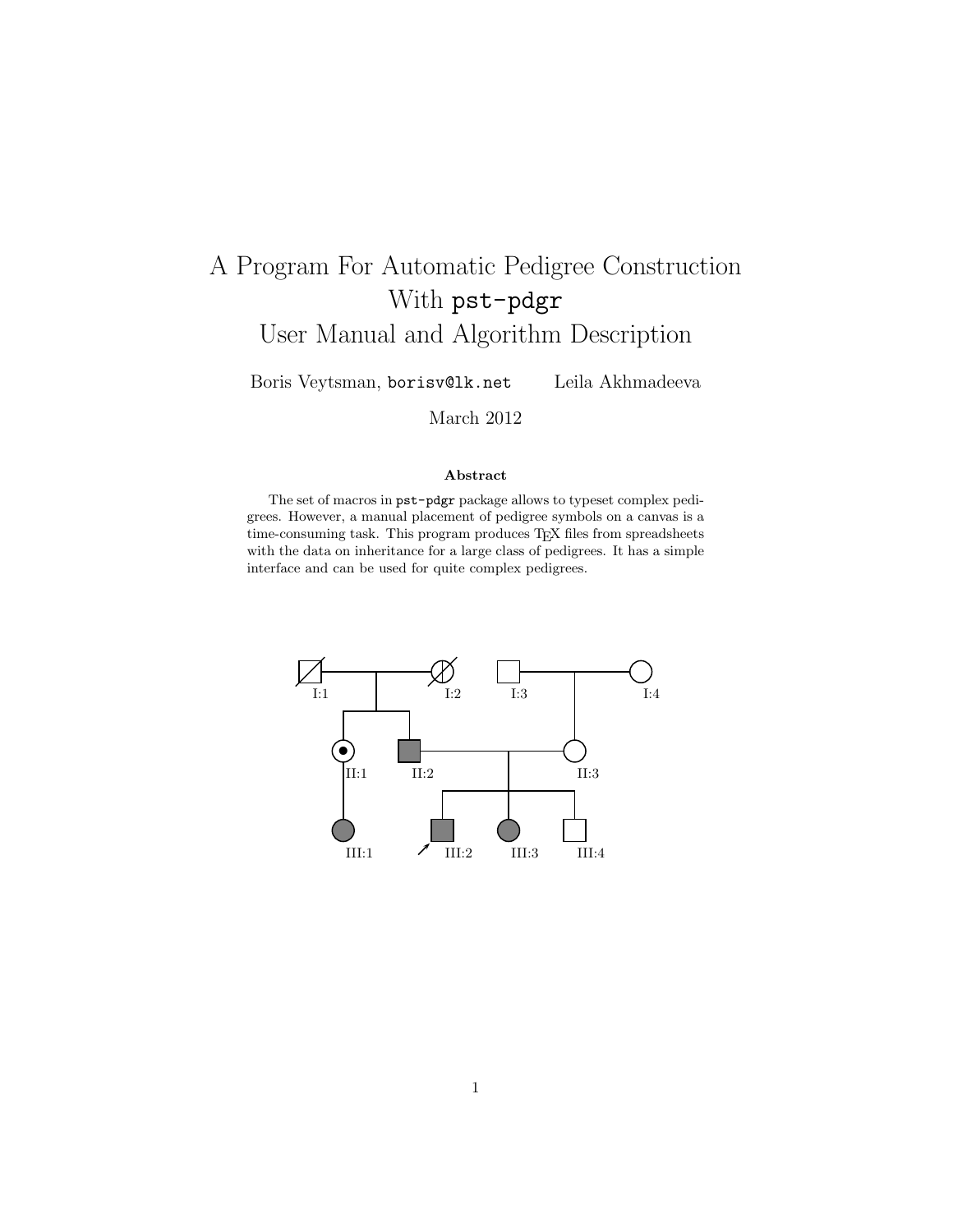# Contents

| I              | <b>User Manual</b>                                                                                                                                                                                                                                                                                                                                                                                                                                                                      | 4                                                                                                                           |
|----------------|-----------------------------------------------------------------------------------------------------------------------------------------------------------------------------------------------------------------------------------------------------------------------------------------------------------------------------------------------------------------------------------------------------------------------------------------------------------------------------------------|-----------------------------------------------------------------------------------------------------------------------------|
| 1              | Introduction                                                                                                                                                                                                                                                                                                                                                                                                                                                                            | 4                                                                                                                           |
| $\overline{2}$ | Installation<br>$2.1\,$<br>2.2<br>Unix/Linux Installation $\ldots \ldots \ldots \ldots \ldots \ldots \ldots \ldots$<br>2.3                                                                                                                                                                                                                                                                                                                                                              | 4<br>4<br>$\overline{4}$<br>$\overline{5}$                                                                                  |
| 3<br>4         | Configuration<br>Configuration Variables and Location of Configuration File $\ldots$<br>$3.1\,$<br>3.2<br>3.3<br>3.4<br>3.5<br>3.6<br>3.7<br>Lengths $\ldots \ldots \ldots \ldots \ldots \ldots \ldots \ldots \ldots \ldots \ldots$<br>3.8<br>Scaling and Rotation $\dots \dots \dots \dots \dots \dots \dots \dots \dots \dots$<br><b>Running the Program</b><br>4.1<br>4.2<br>Data File<br>4.3<br>Twins<br>4.4<br>4.5<br>4.6<br>Ordering Siblings and Marriage Partners<br>4.7<br>4.8 | 5<br>$\overline{5}$<br>6<br>6<br>7<br>8<br>8<br>$\boldsymbol{9}$<br>9<br>10<br>10<br>11<br>13<br>13<br>13<br>19<br>26<br>26 |
| $\mathbf{I}$   | <b>Algorithm Description</b>                                                                                                                                                                                                                                                                                                                                                                                                                                                            | 29                                                                                                                          |
| 5              | Introduction                                                                                                                                                                                                                                                                                                                                                                                                                                                                            | 29                                                                                                                          |
| 6              | Main Algorithm                                                                                                                                                                                                                                                                                                                                                                                                                                                                          | 29                                                                                                                          |
| 7              | Algorithm for Sorting Siblings and Marriage Partners                                                                                                                                                                                                                                                                                                                                                                                                                                    | 30                                                                                                                          |
| 8              | Modifications for Consangunic Unions                                                                                                                                                                                                                                                                                                                                                                                                                                                    | 31                                                                                                                          |
| 9              | Conclusion                                                                                                                                                                                                                                                                                                                                                                                                                                                                              | 31                                                                                                                          |
|                | 10 Acknowledgements                                                                                                                                                                                                                                                                                                                                                                                                                                                                     | 32                                                                                                                          |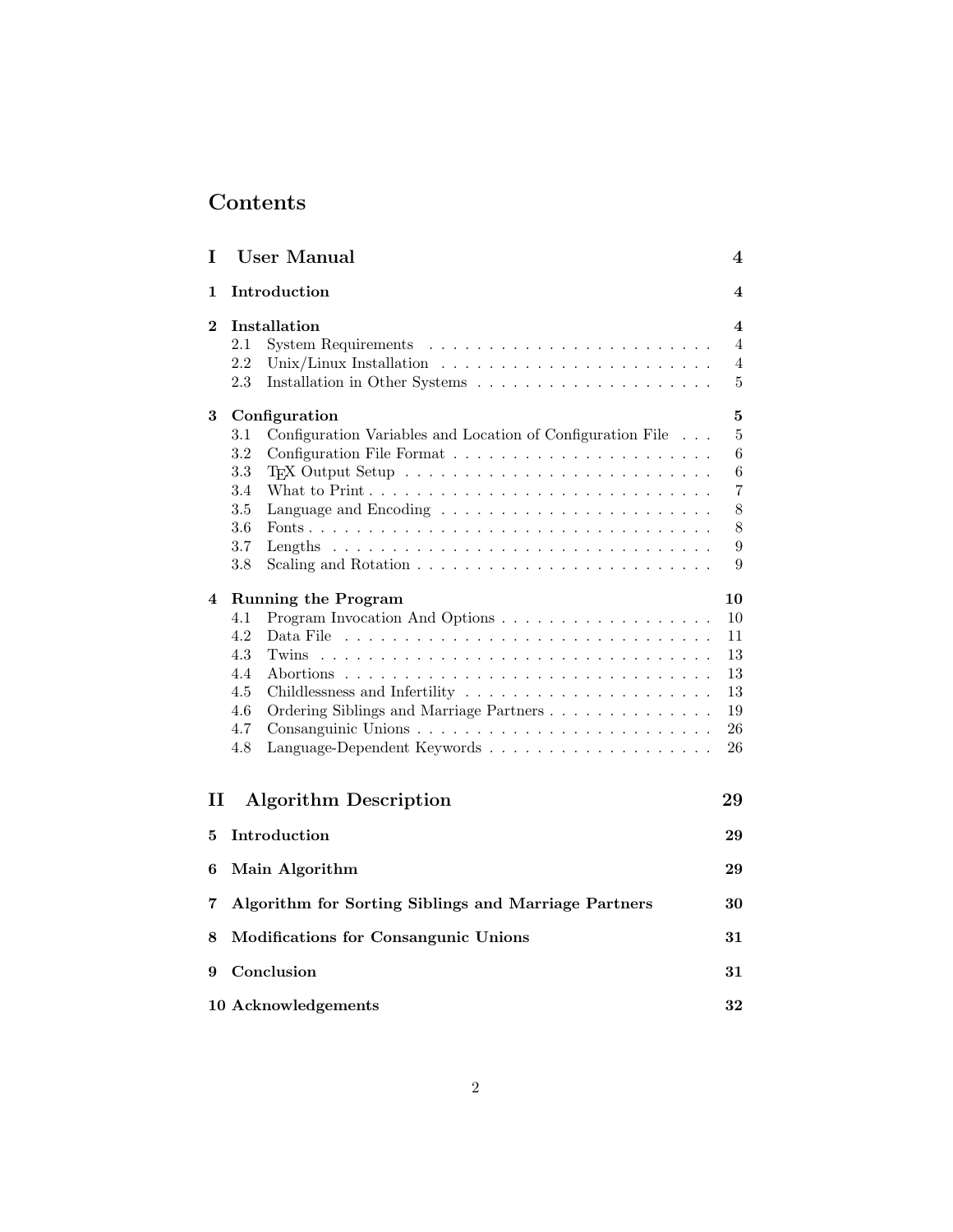# List of Figures

| 1  | Example of the Typeset Pedigree in English (Data File from List-                                    |    |  |  |  |  |  |  |  |  |
|----|-----------------------------------------------------------------------------------------------------|----|--|--|--|--|--|--|--|--|
|    | ing 7) $\ldots \ldots \ldots \ldots \ldots \ldots \ldots \ldots \ldots \ldots \ldots \ldots \ldots$ | 15 |  |  |  |  |  |  |  |  |
| 2  | Example of the Typeset Pedigree in Russian (Data File from                                          |    |  |  |  |  |  |  |  |  |
|    |                                                                                                     | 16 |  |  |  |  |  |  |  |  |
| 3  | Example of a Pedigree with Twins (Data File from Listing $8$ )                                      | 17 |  |  |  |  |  |  |  |  |
| 4  | Example of a Pedigree with Abortions (Data File from Listing 9)                                     | 18 |  |  |  |  |  |  |  |  |
| 5  | Example of a Pedigree with Childlessness (Data File from List-                                      |    |  |  |  |  |  |  |  |  |
|    |                                                                                                     | 20 |  |  |  |  |  |  |  |  |
| 6  | Pedigree from Listing 12                                                                            | 22 |  |  |  |  |  |  |  |  |
| 7  |                                                                                                     | 23 |  |  |  |  |  |  |  |  |
| 8  | Pedigree from Listing $13 \ldots \ldots \ldots \ldots \ldots \ldots \ldots \ldots$                  | 24 |  |  |  |  |  |  |  |  |
| 9  |                                                                                                     | 25 |  |  |  |  |  |  |  |  |
| 10 | Pedigree from Listing $15 \ldots \ldots \ldots \ldots \ldots \ldots \ldots$                         | 27 |  |  |  |  |  |  |  |  |
| 11 | Subpedigrees and Downward Tree                                                                      | 30 |  |  |  |  |  |  |  |  |

# List of Tables

|  |  | Keywords in Different Languages 28 |  |  |  |  |  |  |  |  |  |  |  |  |  |  |  |  |  |
|--|--|------------------------------------|--|--|--|--|--|--|--|--|--|--|--|--|--|--|--|--|--|
|--|--|------------------------------------|--|--|--|--|--|--|--|--|--|--|--|--|--|--|--|--|--|

# List of Listings

| 1  | Configuration File: Setting T <sub>F</sub> X Output $\ldots \ldots \ldots \ldots$ | $7\phantom{.}$ |
|----|-----------------------------------------------------------------------------------|----------------|
| 2  | Configuration File: Choosing Fields to Print $\ldots \ldots \ldots \ldots$        | 8              |
| 3  | Configuration File: Choosing Language and Encoding $\ldots \ldots$                | 9              |
| 4  | Configuration File: Choosing Fonts                                                | 9              |
| 5  | Configuration File: Choosing Lengths                                              | 10             |
| 6  | Configuration File: Choosing Scaling and Rotation                                 | 11             |
|    | Examples of Data Files (English and Russian)                                      | 14             |
| 8  |                                                                                   | 17             |
| 9  | Example of Data File with Abortions                                               | 18             |
| 10 | Example of Data File with Childlessness                                           | 19             |
| 11 | A Data File with a Sorting Problem                                                | 21             |
| 12 | First Solution to the Problem in Listing $11 \ldots \ldots \ldots$                | 21             |
| 13 | Second Solution to the Problem in Listing $11 \ldots \ldots \ldots$               | 23             |
| 14 | A Pedigree with Unavoidable Self-Intersections                                    | 24             |
| 15 | A Pedigree with Consanguinic Unions                                               | 26             |
|    |                                                                                   |                |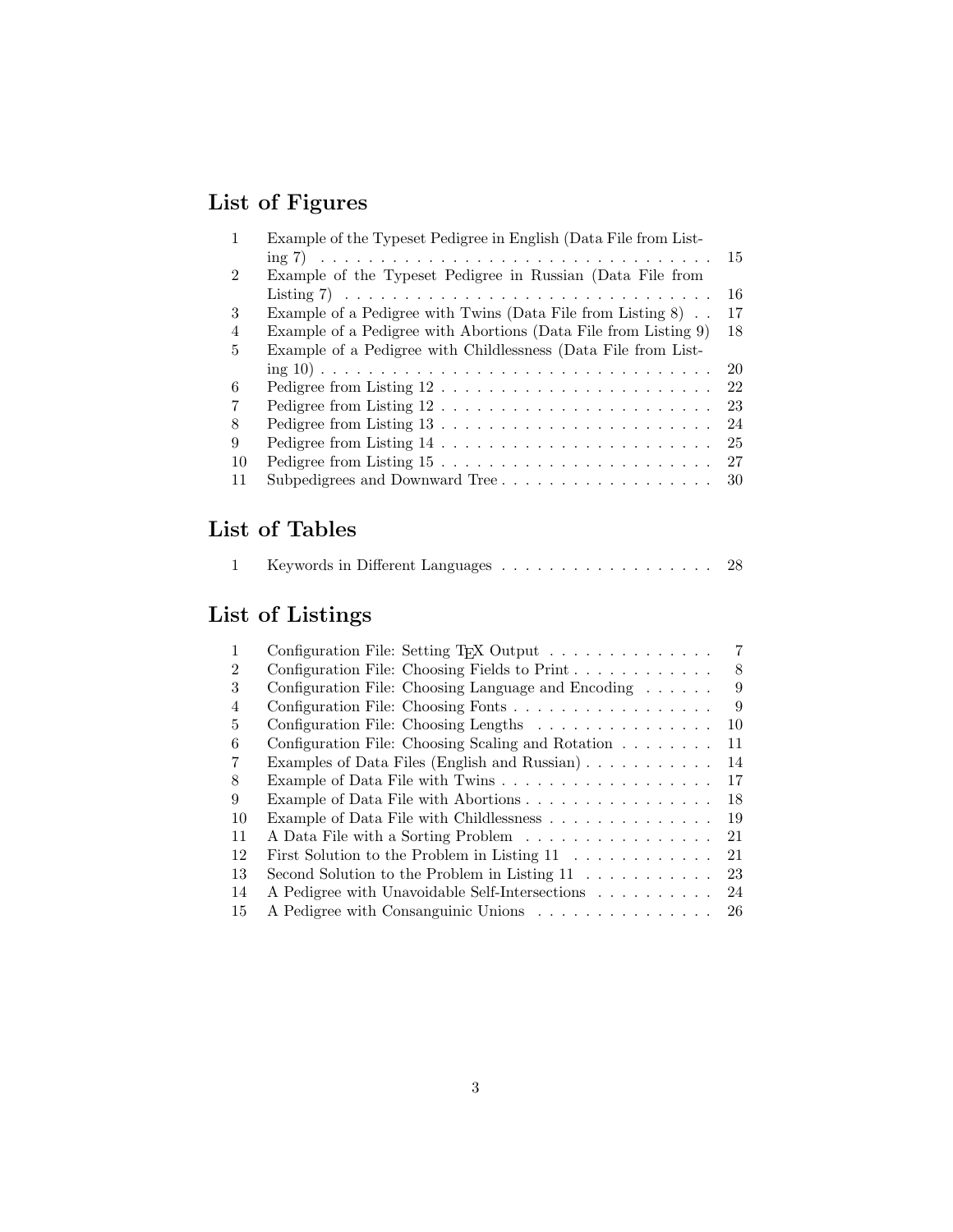# <span id="page-3-0"></span>Part I User Manual

## <span id="page-3-1"></span>1 Introduction

Medical pedigree is a very important tool for clinicians, genetic researchers and educators. As stated in [\[1\]](#page-31-1), "The construction of an accurate family pedigree is a fundamental component of a clinical genetic evaluation and of human genetic research." The package pst-pdgr [\[2\]](#page-31-2) provides a set of PSTricks macros (see [\[3\]](#page-31-3)) to typeset pedigrees. In the framework of pst-pdgr the user manually chooses coordinates for each pedigree node on the diagram. While this is relatively easy for small pedigrees, this task becomes increasingly time-consuming for larger ones. There may be several approaches to automate it. For example, one may have data about the patients and their families in a spreadsheet or database. Then it would be useful to generate pedigrees from such data. This is the aim of the program pedigree described in this manual.

Spreadsheets and databases can export the data as separated values files ("csv" files for Comma Separated Values). Our program reads these files and outputs LaTeX code with pst-pdgr macros. We tried to make this code readable, so a user might tweak it if necessary.

Of course, manually produced LAT<sub>EX</sub> code is more versatile than the automatically generated one. There are certain limitations for the program: 1. only persons having common genes with the proband or the "starting person" are included in the pedigree; 2. no adopted children, sperm donors or surrogate mothers are shown on the pedigree; 3. only one disease is shown on the chart; 4. the support for consanguinic unions and inbreeding is rather experimental (see Section [4.7\)](#page-25-0). Subsequent versions of the program may ease some of these limitations.

## <span id="page-3-3"></span><span id="page-3-2"></span>2 Installation

#### 2.1 System Requirements

The program requires Perl version 5 or newer (it was tested with Perl v5.8.8, but should work with any Perl-5). The LATEX macros require pst-pdgr version 0.3 (July 2007) or newer.

#### <span id="page-3-4"></span>2.2 Unix/Linux Installation

If your system has a working make program, which is the usual case for Unixlike environments, the supplied Makefile installs the executable pedigree in /usr/local/bin, the libraries in /usr/local/lib/site\_perl and the manual pages in /usr/local/man. This is done by the usual command make install.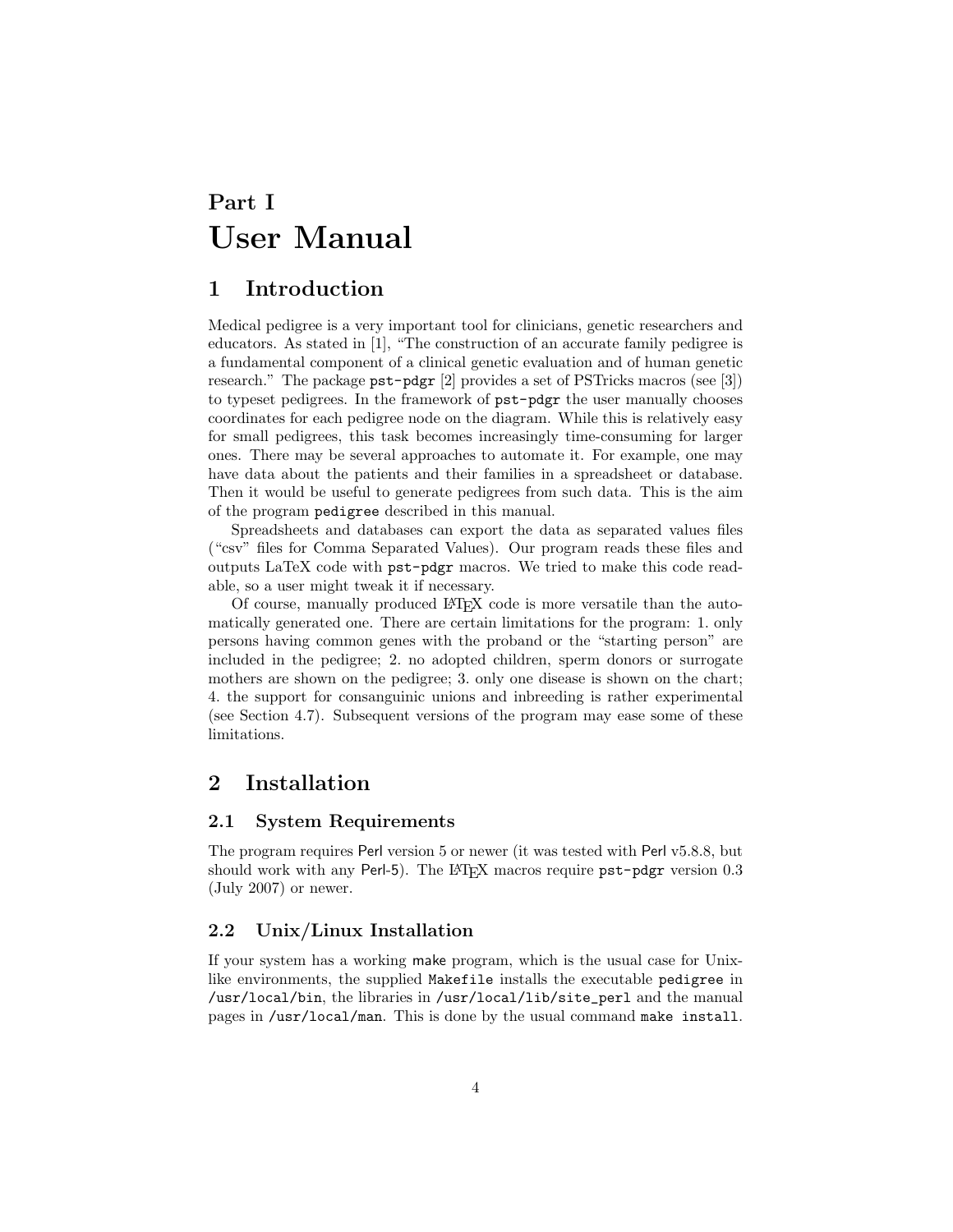Optionally you can install files in the doc and examples subdirectories in the proper places in your system.

#### <span id="page-4-0"></span>2.3 Installation in Other Systems

If your system does not have make, you need to manually perform the following:

- 1. Install the executable pedigree.pl to the place your system can find it.
- 2. Install the libraries: Pedigree.pm, directory Pedigree and all files in it to the Perl search path. The latter is listed in the array @INC, which can be checked by the command perl -V or its equivalent.

### <span id="page-4-1"></span>3 Configuration

### <span id="page-4-2"></span>3.1 Configuration Variables and Location of Configuration File

The program defaults are sufficient for most cases. However, if you want to draw pedigrees in a language other than English, or to tweak the layout of the pedigrees, you need to change the program configuration.

The behavior of the program pedigree is determined by *configuration vari*ables. There are several sources of configuration variables. They are (in the order of increasing priority):

- 1. Program defaults.
- 2. The system configuration file<sup>[1](#page-4-3)</sup> /etc/pedigree.cfg. On T<sub>E</sub>XLive the system coniguration files are  $TEXMFHOME/texmf-contig/pedigree/pedigree$ . cfg and \$TEXMFLOCAL/pedigree/pedigree.cfg.
- 3. User configuration file<sup>[2](#page-4-4)</sup>  $$HOME/$ . pedigreerc.
- 4. The file specified by the -c option (see Section [4.1\)](#page-9-1).

If a file mentioned in this list does not exists, the program silently<sup>[3](#page-4-5)</sup> continues.

Note that even if a configuration file with higher priority exists, the program reads the files with lower priority first. The former overrides the latter, but not precludes it from reading. In other words, if /etc/pedigree.cfg defines variables \$foo and \$bar, and \$HOME/.pedigreerc defines \$bar and \$baz, the program takes \$foo from the first file, and \$bar and \$baz from the second one.

<sup>1</sup>On Unix-like systems, where /etc exists

<span id="page-4-3"></span> $2$ On Unix-like systems, where \$HOME exists

<span id="page-4-5"></span><span id="page-4-4"></span><sup>3</sup>Unless -d option is selected, see Section [4.1](#page-9-1)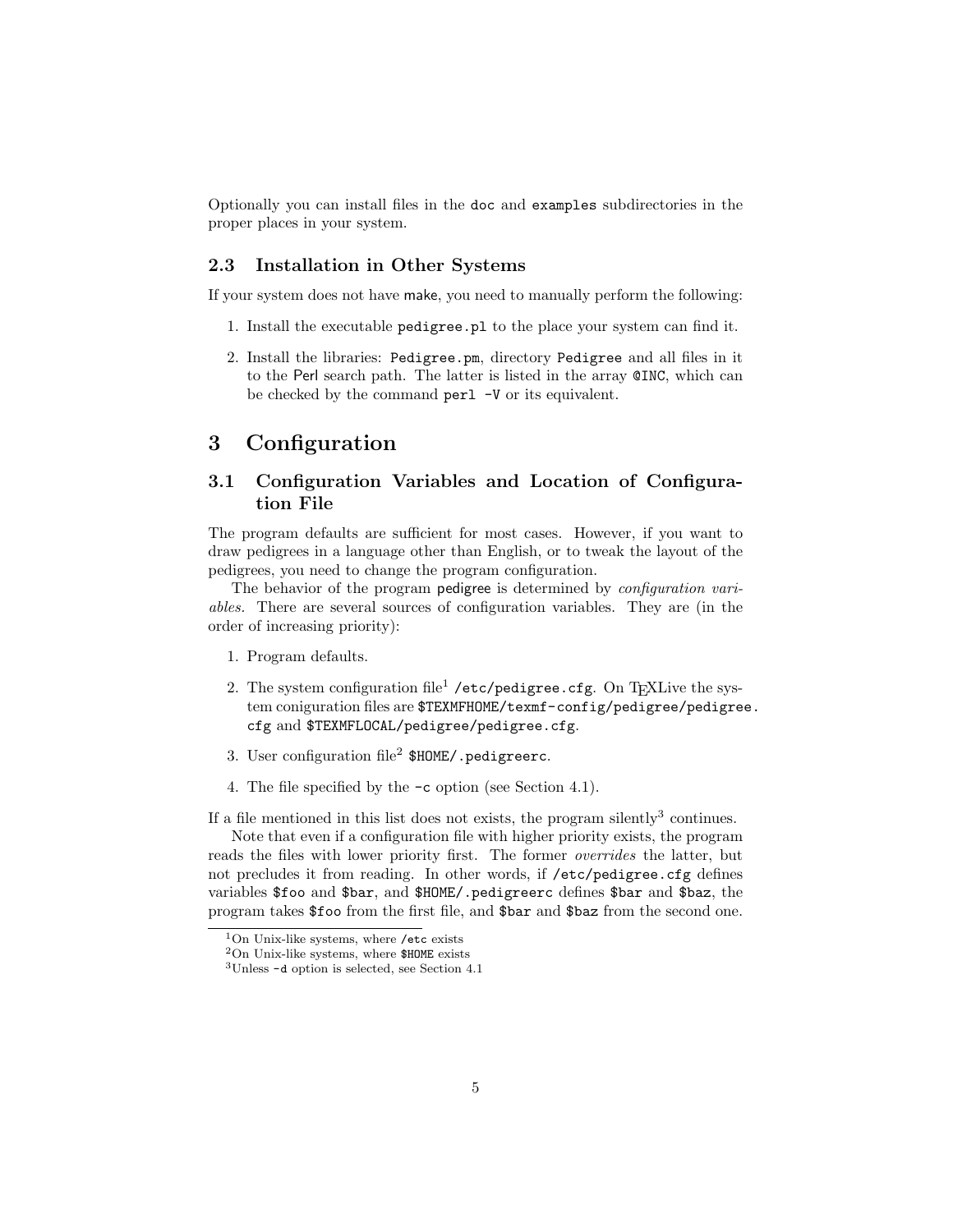#### <span id="page-5-0"></span>3.2 Configuration File Format

All configuration files mentioned in Section [3.1,](#page-4-2) have the same format. They are actually snippets of Perl code, executed by the program pedigree. This means, by the way, that all precautions usually taken with respect to programs and scripts, are relevant for configuration files as well. In particular, it is a bad idea to have world-writable system-wide configuration file /etc/pedigree.cfg.

The code in configuration files is very simple, and one does not need to know Perl to edit configuration files. There are several simple rules which are enough to understand these files:

- 1. All text after # to the end of the line is a comments. In particular, the lines starting with #, are comment lines.
- 2. Perl commands must end by semicolon ;.
- 3. The commands like

 $$xdist = 1.5;$ 

or

```
@fieldsforprint = qw ( Name DoB );
```
assign values to the variables.

- 4. Variables starting with \$ are scalars and take numerical or string values. Variables starting with @ are arrays and take list of values.
- 5. A backslash in single quotes stands for itself, A backslash in double quotes or inside <<END. . . END construction must be doubled. Compare the commands

```
$foo = '\ documentclass ';
$bar =" \\ documentclass " ;
```
6. The last command in the file must be

1;

A number of commented configuration files can be found in the examples subdirectory of the distribution.

In the remaining parts of this section we describe the configuration variables in detail.

### <span id="page-5-1"></span>3.3 T<sub>F</sub>X Output Setup

A number of variables determine what kind of TEX file is produced. An example of their usage is shown on Listing [1.](#page-6-1)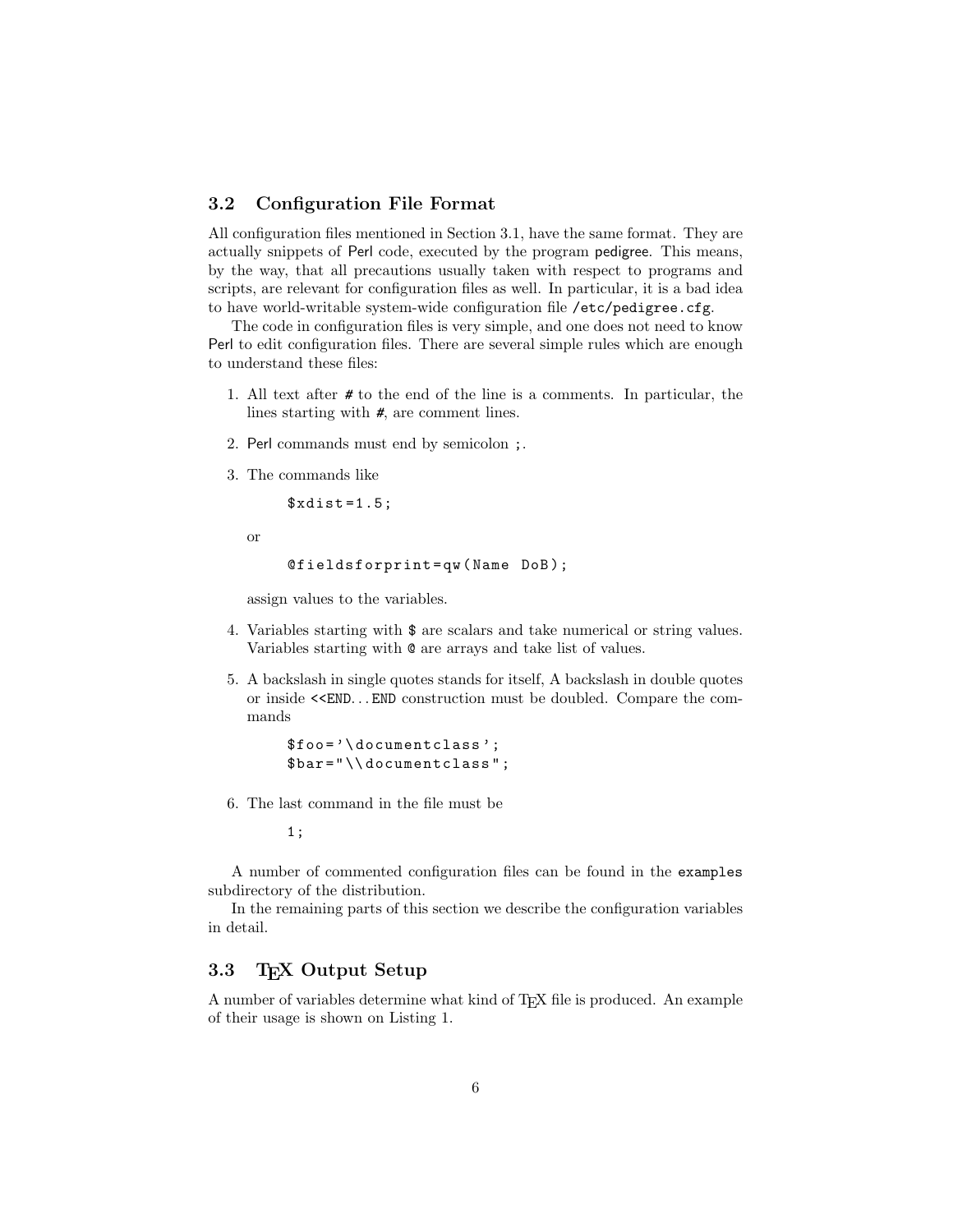```
# Do we want to have a full LaTeX
# file or just a fragment ?
#
$fulldoc =1;# What kind of document do we want
#
$documentheader = '\ documentclass { article } ';
# Define additional packages here
#
$addtopreamble =<< END ;
\\ usepackage { pst - pdgr }
END
# Do we want to print a legend ?
#
$printlegend =1;
```
Listing 1: Configuration File: Setting T<sub>E</sub>X Output

The variable \$fulldoc determines whether the program produces a full  $\Delta F$ <sub>EX</sub> file with header and preamble (when  $\text{\$fulldoc=1}$ ), or just a snippet to be included in a larger document (when \$fulldoc=0). The default is 1.

The variable \$documentheader is used when \$fulldoc is 1. It determines the document class of the resulting LATEX file. The default is article class, set by \documentclass{article}.

By default the preamble of the LAT<sub>EX</sub> file created when \$fulldoc is 1, contains only the line \usepackage{pst-pdgr} and, if the language chosen is not English (see Section [3.5\)](#page-7-0), the calls of babel and inputenc packages. The variable \$addtopreamble, if set, may contain any other LATFX code you might wish to add to the preamble.

The variable \$printlegend determines whether to add legend to the pedigree. The default value is 1, and the legend is printed.

#### <span id="page-6-0"></span>3.4 What to Print

The next groups of configuration variables sets the information to be printed in the legend and on the pedigree. It consists of two arrays: array @fieldsforlegend is the list of fields (see Section [4.2\)](#page-10-0) which are included in the legend, and array @fieldsforchart is the list of fields to print near each node in the pedigree (Listing [2\)](#page-7-2). Setting @fieldsforchart to empty array:

```
@fieldsforchart = ();
```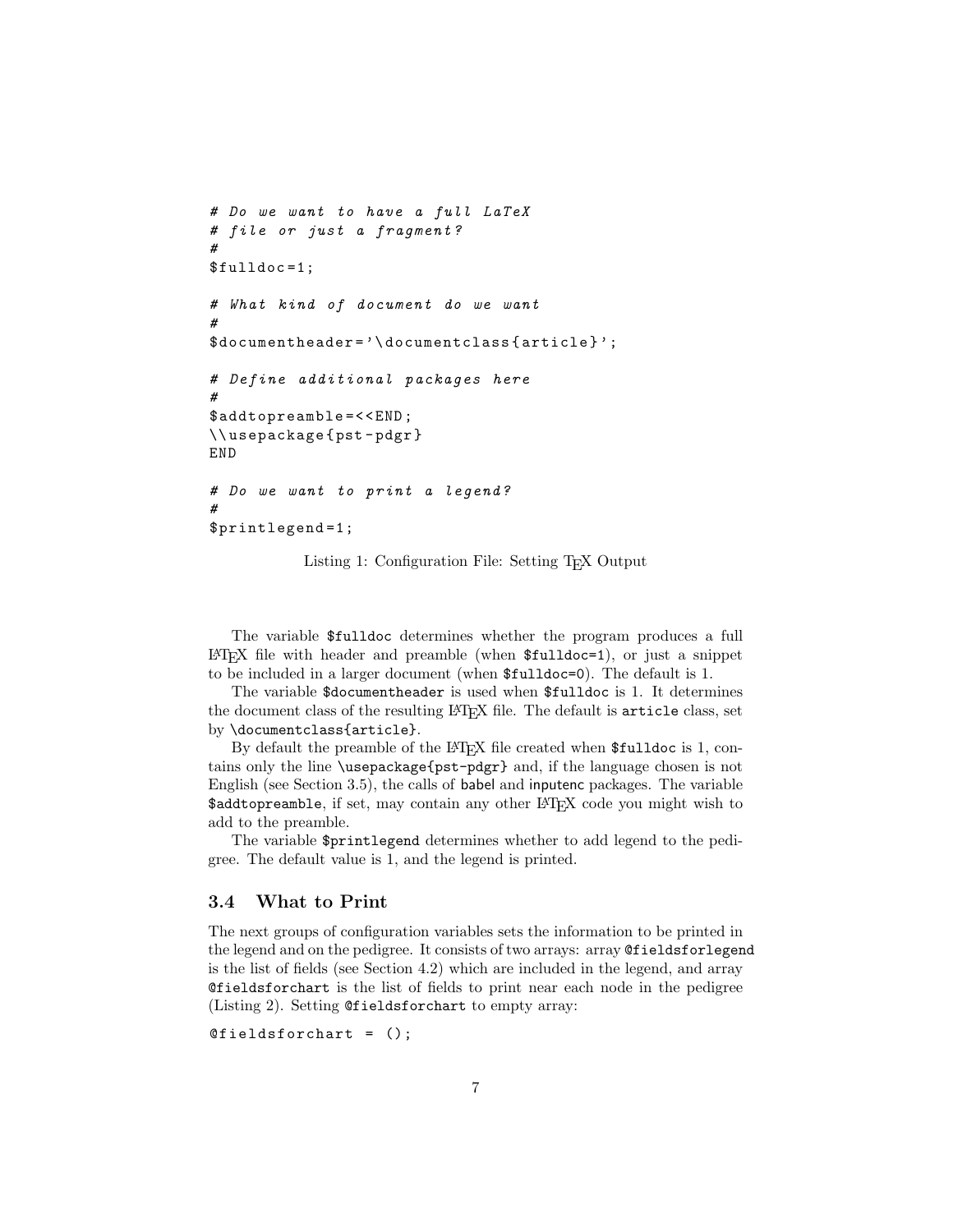```
# Fields to include in the legend .
# Delete Name for privacy protection .
#
\mathcal{Q}fieldsforlegend = qw (Name DoB DoD Comment);
#
# Fields to put at the node .
# Delete Name for privacy protection .
#
@fieldsforchart = qw(Name);
```
Listing 2: Configuration File: Choosing Fields to Print

prevents putting additional information on the pedigrees.

The field names are described in Section [4.2.](#page-10-0) Note that AgeAtDeath is a special field: it is the age at death (or empty) calculated as the difference between the death date and the birth date.

#### <span id="page-7-0"></span>3.5 Language and Encoding

The next group of variables describes the language and encoding of the data file input and the L<sup>AT</sup>EX output. They are shown in Listing [3.](#page-8-2) The variable \$language at present can have one of two values: english (the default) or russian. If the value is russian, the output document preamble includes the line

#### \ usepackage [ russian ]{ babel }

The variable \$encoding sets the encoding of the LAT<sub>EX</sub> file if the language is not English. By default it is cp1251, if the language is Russian. Set it to koi8-r to choose KOI8 encoding. It is worth to note that the data file and the output LATEX file are assumed to have the same language and encoding.

If \$language is not english, the program recognizes both English and native names of the fields in the data file (see Section [4.2\)](#page-10-0).

#### <span id="page-7-1"></span>3.6 Fonts

There are two kinds of text on the chart: the text above a node and the text below a node<sup>[4](#page-7-3)</sup>. The fonts for them are set by the variables  $\delta$ belowtextfont (by default \small) and \$abovetextfont (by default \scriptsize). Any LATEX font declaration like \sffamily or \itshape is allowed here. See Listing [4](#page-8-3) for an example of usage.

<span id="page-7-3"></span> ${}^{4}\mathrm{The}$  T<sub>E</sub>X package [\[2\]](#page-31-2) also allows to place text at both sides of the node, but the program pedigree currently does not use this feature.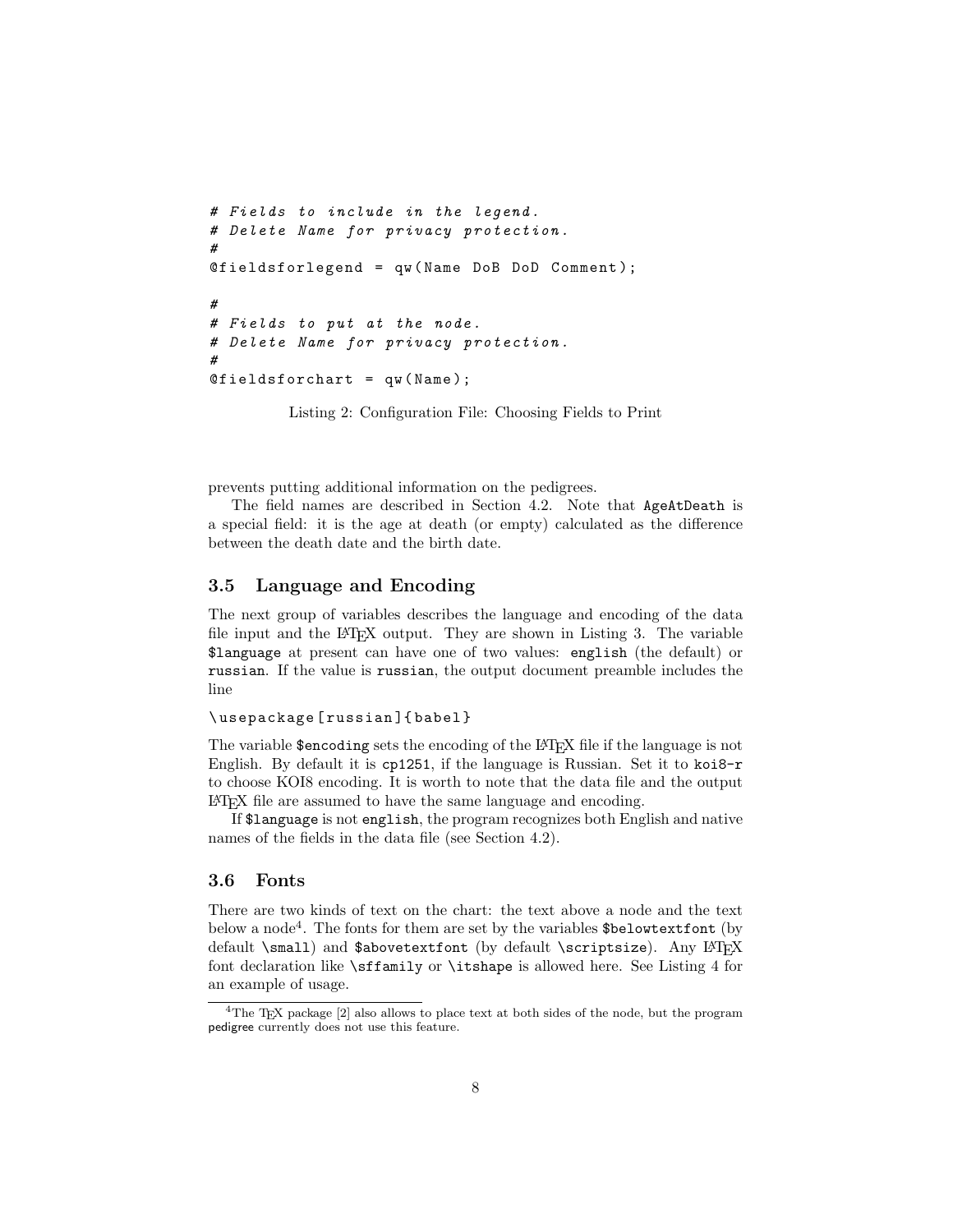```
#
# Language
#
# $language =" russian ";
$language =" english " ;
#
# Override the encoding
#
# $encoding="kois8-r";
```
Listing 3: Configuration File: Choosing Language and Encoding

<span id="page-8-3"></span># # Fonts for the chart #  $$belowtextfont='\\small':$ \$abovetextfont = '\ scriptsize ';

Listing 4: Configuration File: Choosing Fonts

#### <span id="page-8-0"></span>3.7 Lengths

The next group of variables (Listing [5\)](#page-9-2) sets the distances between the key elements of the chart. All lengths are in centimeters (actually, in units, are defined in PSTricks [\[3\]](#page-31-3)).

The variable \$descarmA sets the length of the first segment of the descent line: from the parent node to the sibs line, as measured from the center of the parent (see [\[2\]](#page-31-2) for more details). By default it is 0.8.

The variables \$xdist and \$ydist set the distances between the nodes along horizontal and vertical axes correspondingly. The default for both is 2.

#### <span id="page-8-1"></span>3.8 Scaling and Rotation

Complex pedigrees might be too large to fit on a page. In this case a scaling and (or) rotation might be necessary to print the chart. Of course, changing the lengths described in Section [3.7](#page-8-0) might also help, but the scaling described here also changed the size of the pedigree symbols.

There are three variables controlling the scaling and rotation of pedigrees: \$maxW, \$maxH and \$rotate (see Listing [6\)](#page-10-1). The variables \$maxW and \$maxH are the maximal width and height of the chart in centimeters. Setting any of them to zero disables scaling.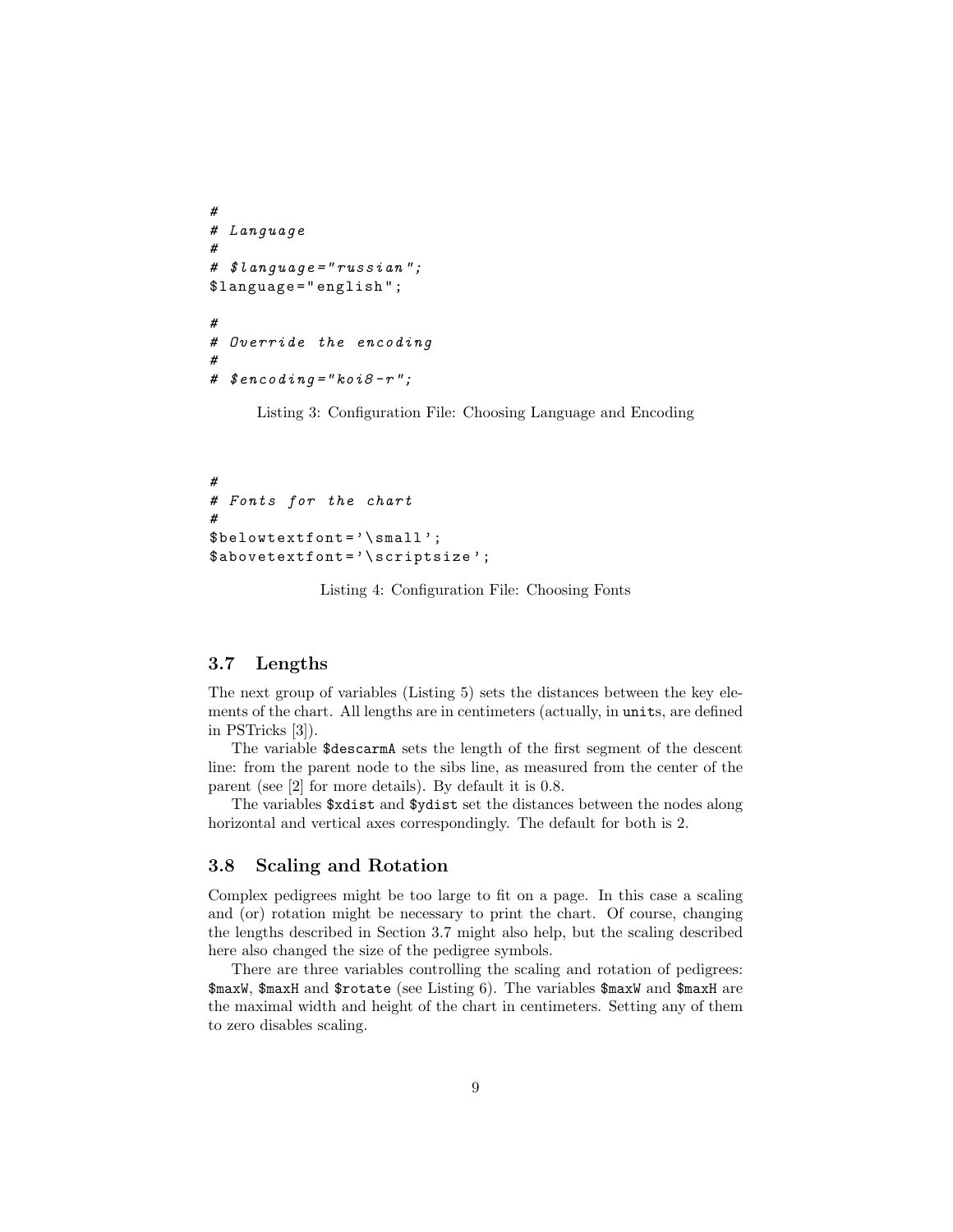```
#
# descarmA in cm
#
\texttt{\$descamA = 0.8};#
# Distances between nodes (in cm)
#
$xdist = 2;\text{$y\text{dist}=2$};
```
Listing 5: Configuration File: Choosing Lengths

The scaling works as follows. If both height and width of the pedigree are smaller than the limits, no scaling is done. In the other case the chart is scaled while preserving the aspect ratio (by changing the value of unit, see [\[3\]](#page-31-3)) to fit into the limits.

The variable \$rotate sets the orientation of the chart. If it is no, the pedigree is never rotated, while if it yes, it is always rotated ninety degrees counterclockwise. If this variable is set to maybe (the default), the program compares the scaling for the non-rotated and rotated pedigrees, and chooses the orientation for which the scaling is closer to one.

### <span id="page-9-0"></span>4 Running the Program

#### <span id="page-9-1"></span>4.1 Program Invocation And Options

The program pedigree is a command line program. It reads the data from a text file input\_file and produces an output file with LAT<sub>EX</sub> macros. The format of the input file is described in Section [4.2.](#page-10-0) The program invocation is:

pedigree [-c configuration\_file] [-d] [-o output\_file] [-s start] input\_file

(the square brackets show optional arguments).

All arguments but input\_file are optional. They are described below.

The option -c selects a configuration file. The format of the configuration file is described in Section [3.1.](#page-4-2) If this option is absent, the program uses its own default parameters, or system-wide or user's defaults, as explained in Section [3.1.](#page-4-2)

The option -d selects debugging mode. In this mode a lot of debugging messages are dumped to stderr.

The parameter -o provides the name of the output file. Both input\_file and output\_file can be "-", which means stdin for the input and stdout for the output. If the parameter -o is absent, the program tries to guess the name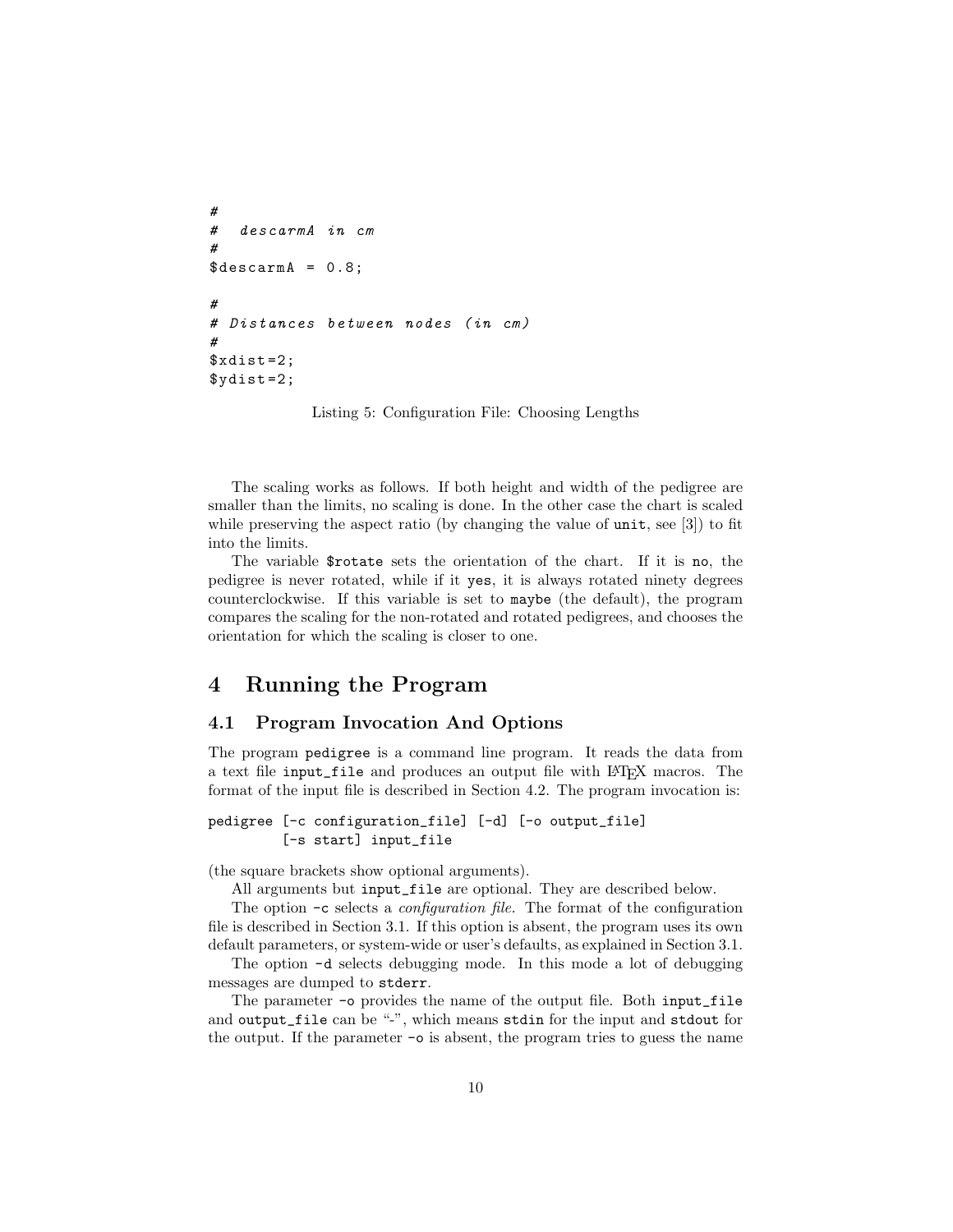```
#
# Maximal width and height of the pedigree in cm.
# Set this to 0 to switch off scaling
#
$maxW = 15;$maxH = 19;#
# Whether to rotate the page. The values are
# ' yes ', 'no ' and ' maybe '
# If 'maybe' is chosen, the pedigree is rotated
# if this provides better scaling
#
$rotate = ' maybe ';
```
Listing 6: Configuration File: Choosing Scaling and Rotation

of the output file from the name of the input file. If the input file is foo.csv, the output file will be foo.tex. On the other hand, if the input file is stdin, the output file is stdout.

Usually pedigrees are built starting from the proband<sup>[5](#page-10-2)</sup>. Only the people that share genes with the proband, are shown on the pedigree. However, in some cases, for example when there is no proband, or where there are several probands, it is neccessary to override this default and tell the program from which person to start. This is done using the option  $-\mathbf{s}$ . If it is present, it must be followed by the Id of a person in the data file (see Section [4.2](#page-10-0) for the discussion of Id).

The option  $-v$  is special. The invocation pedigree  $-v$  outputs the version and license information.

#### <span id="page-10-0"></span>4.2 Data File

The input for the program is a separated values file. Usually such files are called CSV for "comma separated values". However, this program uses the vertical bar ("pipe") | as a separator. Each line of this file is a record. The lines are separated by pipes into fields. Most SQL programs produce such files by default. Spreadsheet programs will make them if you choose "Save As. . . " option, and select  $\vert$  as the field separator, and empty text delimiter. We sometimes will call the records "rows" and the fields "columns" to use the familiar spreadsheet metaphor. Normally each row corresponds to a person in a pedigree. We will call this person the current person when describing the fields.

<span id="page-10-2"></span> $5$ The proband is the first person among the relatives who came to a geneticist; he or she is the primary patient.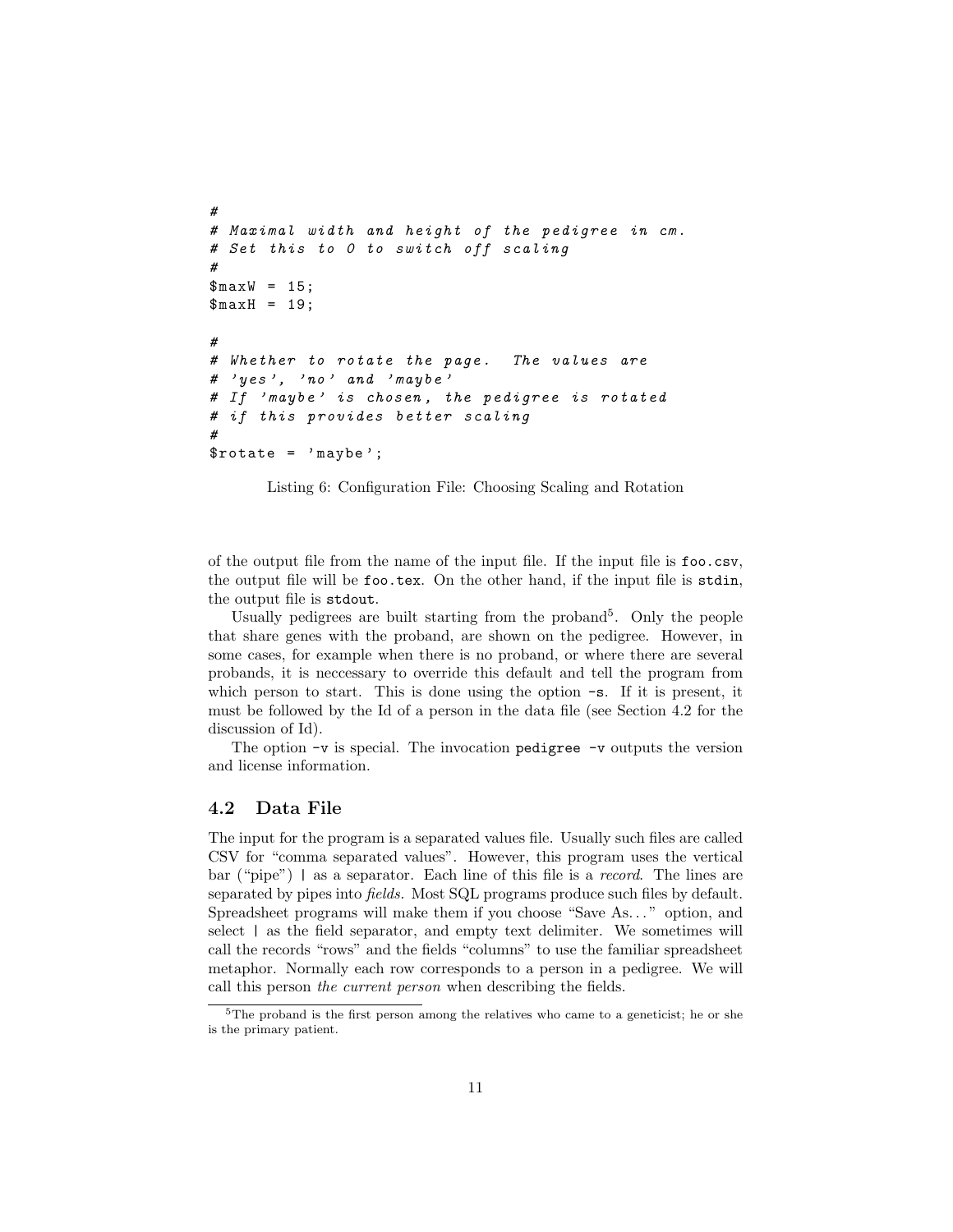The width of the fields may not be the same in all rows (or, in other words, the pipes | may be disaligned). We make them aligned in the examples included in this manual just to make the text more readable.

The first line of the data file contains the names of the fields ("column headers"). The fields in the subsequent lines must match the order of the headers. An empty field must be still included (as  $|| \text{ or } ||$ ). Otherwise the order of columns is arbitrary as long as it is the same for all rows (i.e. matches the order of "column headers" in the first line).

All fields but Id are optional. If the value is empty for all rows, the corresponding column can be dropped. If applicable, the default values for this field will be substituted by the program.

On the other hand the data file can include any additional columns as long as their names do not clash with the names listed below and the special name AgeAtDeath. These additional columns can be included in the chart or legend as described in Section [3.4.](#page-6-0)

Here is the list of columns and explanation of their meaning:

- Id: Each line (including the special lines described below) must have a unique Id. The Id may contain only Latin letters and numbers, and start with a letter.
- Name: The name of the person described in the current row. There are also special names when the current row describes abortions or infertility. They are described below. The names should not contain "special symbols" like  $\#$ , \$, %, .,  $\hat{ }$ , etc.
- Sex: The gender of a person. This column may have one of two values: male or female. The empty value corresponds to a person with unknown gender.
- DoB: The date of birth for the current person. The format is YYYY.MM.DD. If the date of birth is not known, the field may be empty or the keyword unknown may be used.
- DoD: The date of death for current person. The format is the same as for DoB: YYYY.MM.DD. If this field is empty, the corresponding person is alive. For deceased persons with an unknown date of death use the keyword unknown. Note the subtle difference between the fields DoB and DoD: an empty value for DoB is means "unknown birth date" while for DoD it means that there is no date of death at all.
- Mother: The Id of the mother of the person (or empty).
- Father: The Id of the father of the person (or empty).
- Proband This field can be either yes for the probands, or empty (or no) for other persons. Note that if a pedigree has no probands or several probands, the program does not know, from which node to start the pedigree. Therefore in this case the option -s must be used to explicitly set the Id of the starting chart node (see Section [4.1\)](#page-9-1).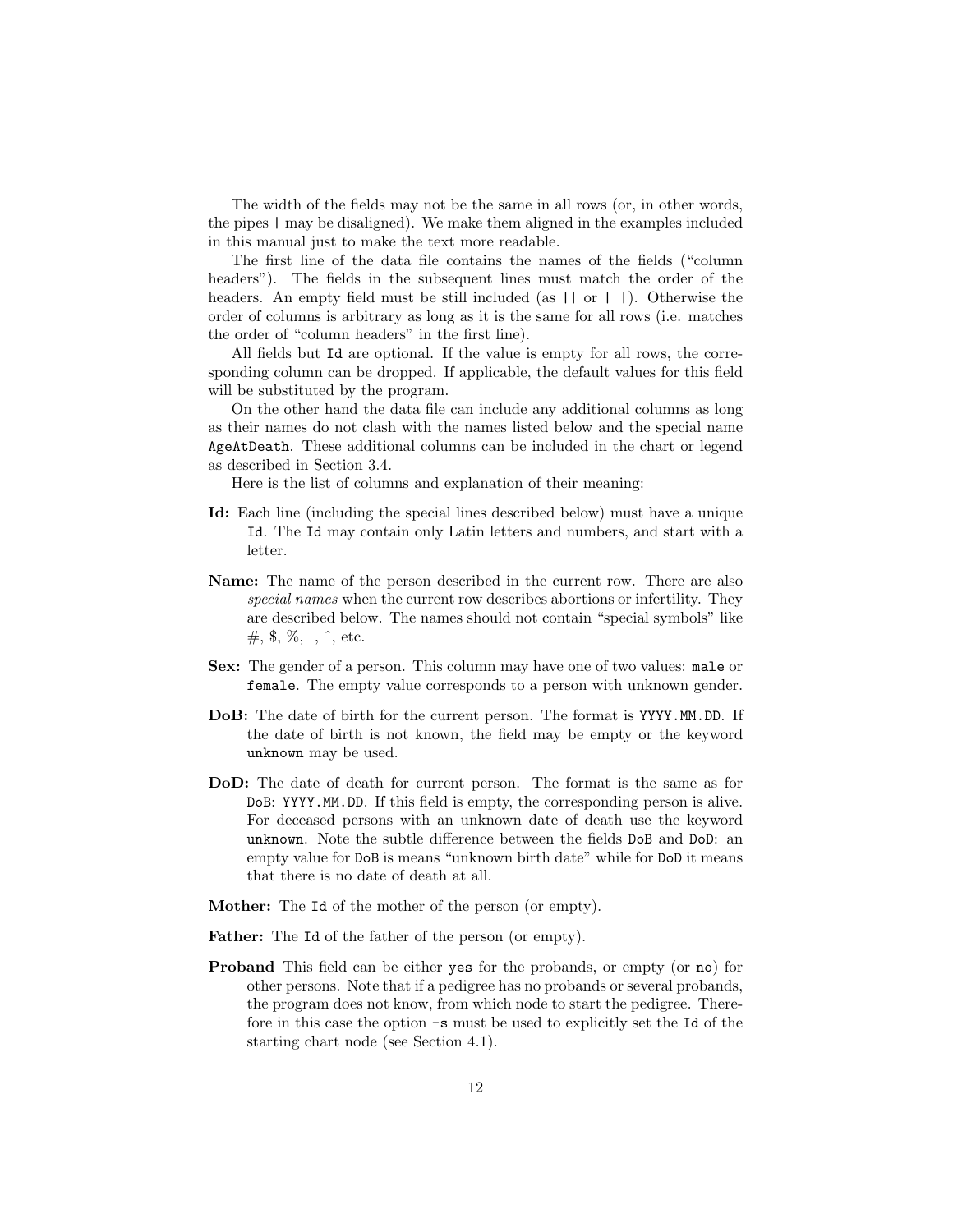- Condition: This column can have the values normal, obligatory, asymptomatic or affected. If it is empty, the default value normal is assumed.
- Comment: A comment about the person.
- Twins: If the current person has twins, they are listed in this column separated by spaces and (or) commas. See Section [4.3](#page-12-0) for more details.
- Type: This column is used in certain special cases. For abortions it shows the type of the abortion (Section [4.4\)](#page-12-1), for childless people and marriages it shows the type of childnessness (Section [4.5\)](#page-12-2), and for twins it shows the type of twins (Section [4.3\)](#page-12-0).
- SortOrder: This column is used when the algorithm for sorting siblings and unions gives a wrong result, and a manual correction is needed. See Section [4.6](#page-18-0) for the explanation and examples.

Examples of data files (in English and Russian) are shown in Listing [7](#page-13-0) (the Russian keywords are discussed in Section [4.8\)](#page-25-1).

#### <span id="page-12-0"></span>4.3 Twins

The column Twins (see Section [4.3\)](#page-12-0) lists all Ids of all twins of the given person. The column Type can be used to show the type of the twins. The empty value means polyzygotic twins, monozygotic means monozygotic twins, and qzygotic is used in the case when the type of twins is under doubt. An example of a data file with twins is shown on Listing [8,](#page-16-0) and the corresponding pedigree on Figure [3.](#page-16-1)

#### <span id="page-12-1"></span>4.4 Abortions

Aborted pregnancies are described by a special entry in the data file. The field Name has the value #abortion; the symbol # is used to show that this is a special value. The columns Sex, DoB, Mother, Father and Condition have the usual meaning. The special column Type is either empty or be equal to sab for self-abortions.

#### <span id="page-12-2"></span>4.5 Childlessness and Infertility

Childlessness is can be a property of a person or a union between two persons. Therefore in this implementation we use a special row rather than a column to report it. As other rows, this one has a unique Id. The Name column should have a special entry #childless. Like #abortion (Section [4.4\)](#page-12-1), this special name starts with # to distinguish it from "real" names. There are four other columns that have meaning for this row:

Mother: The Id of the childless female.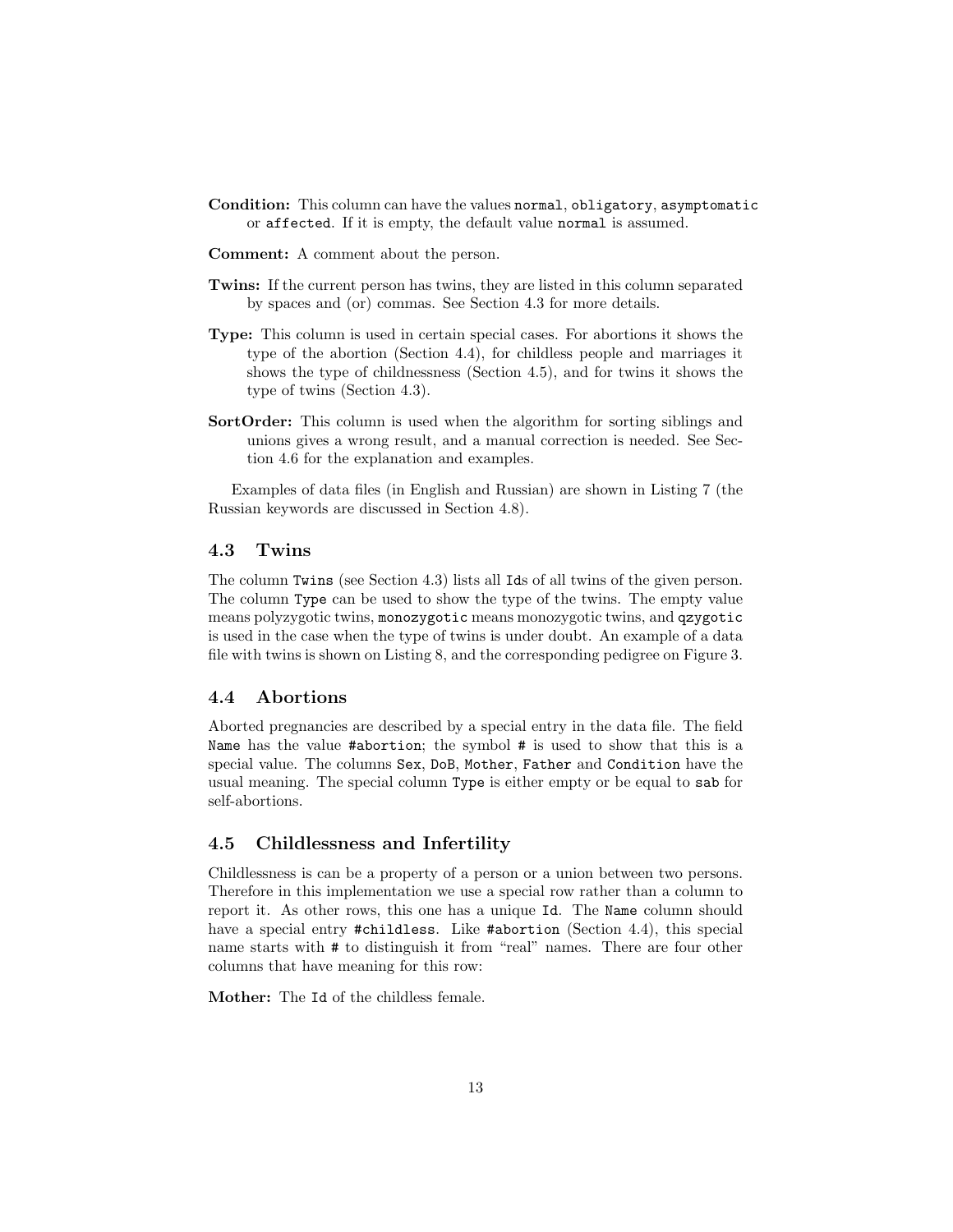<span id="page-13-0"></span>

|                                                 |                               |                     |                   |                                  |                          |                   |                     |                     |                                          |                                |                                  | Комментарий                       |                                           |                                                       |                   |                                          |                                          | Генетич. иссл. 2005/12/08              |
|-------------------------------------------------|-------------------------------|---------------------|-------------------|----------------------------------|--------------------------|-------------------|---------------------|---------------------|------------------------------------------|--------------------------------|----------------------------------|-----------------------------------|-------------------------------------------|-------------------------------------------------------|-------------------|------------------------------------------|------------------------------------------|----------------------------------------|
|                                                 | affected Evaluated 2005/12/01 |                     |                   |                                  |                          |                   |                     |                     |                                          | obligatory Aunt of the proband | affected   Cousin of the proband |                                   |                                           |                                                       |                   |                                          | асимп   Генетич. иссл. 2005/12/08        |                                        |
| Mother   Father   Proband   Condition   Comment |                               | normal              | affected          | asymptomatic                     | normal                   | normal            | normal              | affected            | normal                                   |                                |                                  | Мать   Отец   Пробанд   Состояние | больн                                     | норм                                                  | облигат           | HOPM                                     |                                          |                                        |
|                                                 | l yes                         |                     |                   |                                  |                          |                   |                     |                     |                                          |                                |                                  |                                   | Iд<br>Ц                                   |                                                       |                   |                                          |                                          |                                        |
|                                                 | $F_1$                         | GF <sub>2</sub>     | GF1               |                                  |                          |                   |                     | $F_1$               | $F_1$                                    | GF1                            |                                  |                                   | M1  F1                                    |                                                       |                   | $F_1$<br>M1                              |                                          |                                        |
|                                                 | N1                            | GM <sub>2</sub>     | GM1               |                                  |                          |                   |                     |                     |                                          | LGM1                           | $\overline{A}$                   |                                   |                                           |                                                       | 2003/01/25        |                                          |                                          |                                        |
| DoD                                             |                               |                     |                   |                                  |                          |                   |                     |                     |                                          |                                |                                  | <b>J</b> V <sub>nep</sub>         |                                           |                                                       |                   |                                          |                                          |                                        |
|                                                 | male   1970/02/05             | female   1940/02/05 | male   1938/04/03 | female   1902/07/01   1975/12/13 | male   unknown   unknown | male   1905/11/01 | female   1910/03/03 | female   1972/12/25 |                                          | female 1941/09/02              | female   1969/12/03              | Пол Рожд                          |                                           |                                                       | иуж неизв         |                                          |                                          |                                        |
| Sex   DoB                                       |                               |                     |                   |                                  |                          |                   |                     |                     |                                          |                                |                                  |                                   |                                           |                                                       |                   |                                          |                                          |                                        |
|                                                 |                               |                     |                   |                                  |                          |                   |                     |                     |                                          |                                |                                  |                                   |                                           |                                                       |                   |                                          |                                          |                                        |
|                                                 | P lJohn Smith                 | M1   Mary Smith     | F1   Bill Smith   | GM1 Joan Smith                   | GF1 Joseph Smith         | GF2 Jim Brown     | GM2   Lisa Brown    | S1   Rebecca Smith  | S2   Alexander Smith   male   1975/11/12 | A1   Ann Gold                  | C1   Jenny Smith                 | Идент ФИО                         | Иванов Сергей Петрович   муж   1965/08/06 | Иванова Любовь Ивановна  жен  1935/12/01   2005/10/01 | Иванов Петр Ильич | Иванова Анна Петровна   жен   1968/05/05 | Иванов Иван Сергеевич   муж   1990/12/01 | Иванова Дарья Сергеевна жен 1995/03/24 |
| Id Name                                         |                               |                     |                   |                                  |                          |                   |                     |                     |                                          |                                |                                  |                                   |                                           | N1                                                    | 됴                 | 51                                       | K1                                       | K2                                     |

Listing 7: Examples of Data Files (English and Russian)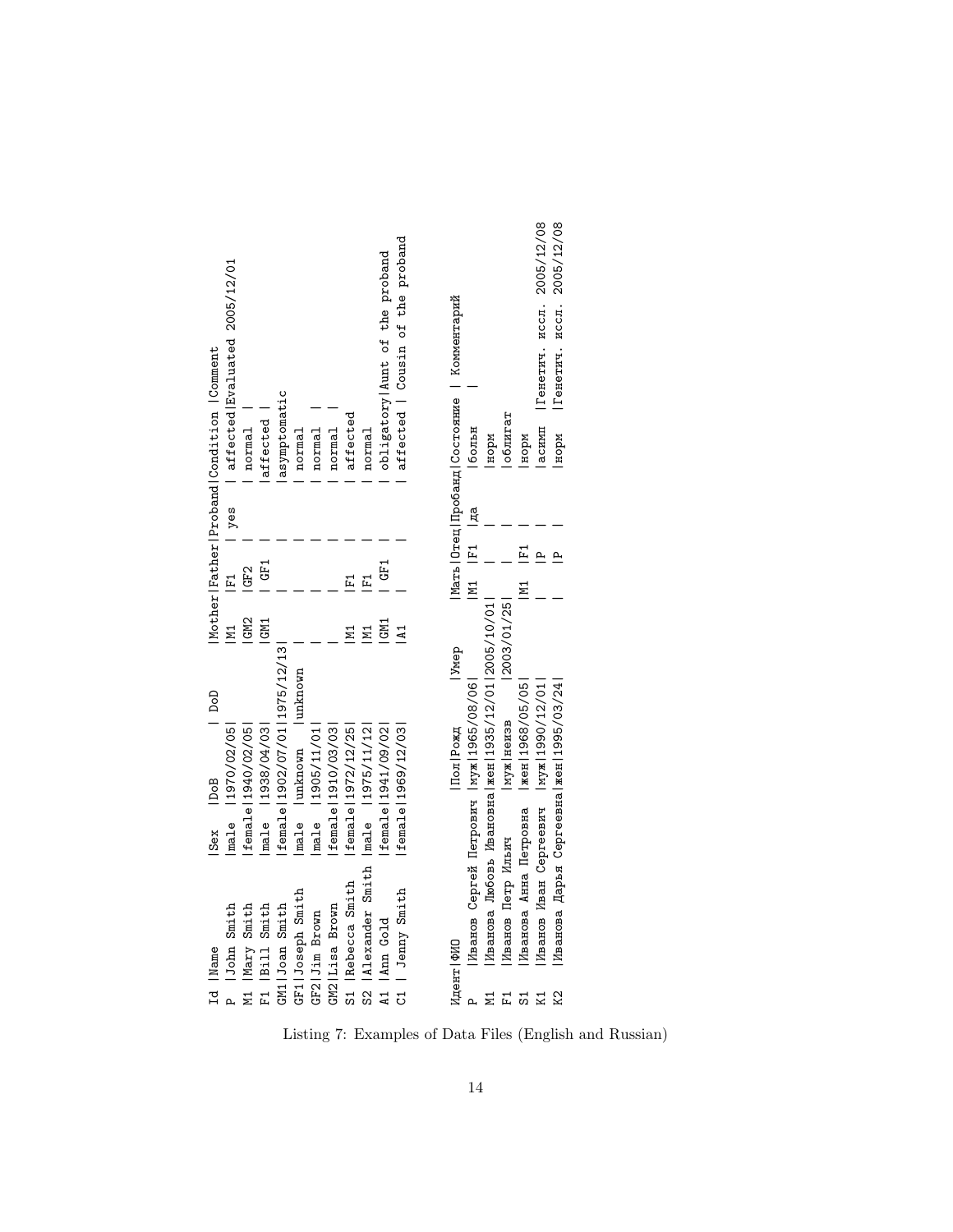

- I:1 Joseph Smith; born: unknown; age at death: unknown.
- I:2 Joan Smith; born: 1902/07/01; age at death: 73.
- I:3 Jim Brown; born: 1905/11/01.
- I:4 Lisa Brown; born: 1910/03/03.
- II:1 Ann Gold; born: 1941/09/02; Aunt of the proband.
- II:2 Bill Smith; born: 1938/04/03.
- II:3 Mary Smith; born: 1940/02/05.
- III:1 Jenny Smith; born: 1969/12/03; Cousin of the proband.
- III:2 John Smith; born: 1970/02/05; Evaluated 2005/12/01.
- III:3 Rebecca Smith; born: 1972/12/25.
- III:4 Alexander Smith; born: 1975/11/12.

<span id="page-14-0"></span>Figure 1: Example of the Typeset Pedigree in English (Data File from Listing [7\)](#page-13-0)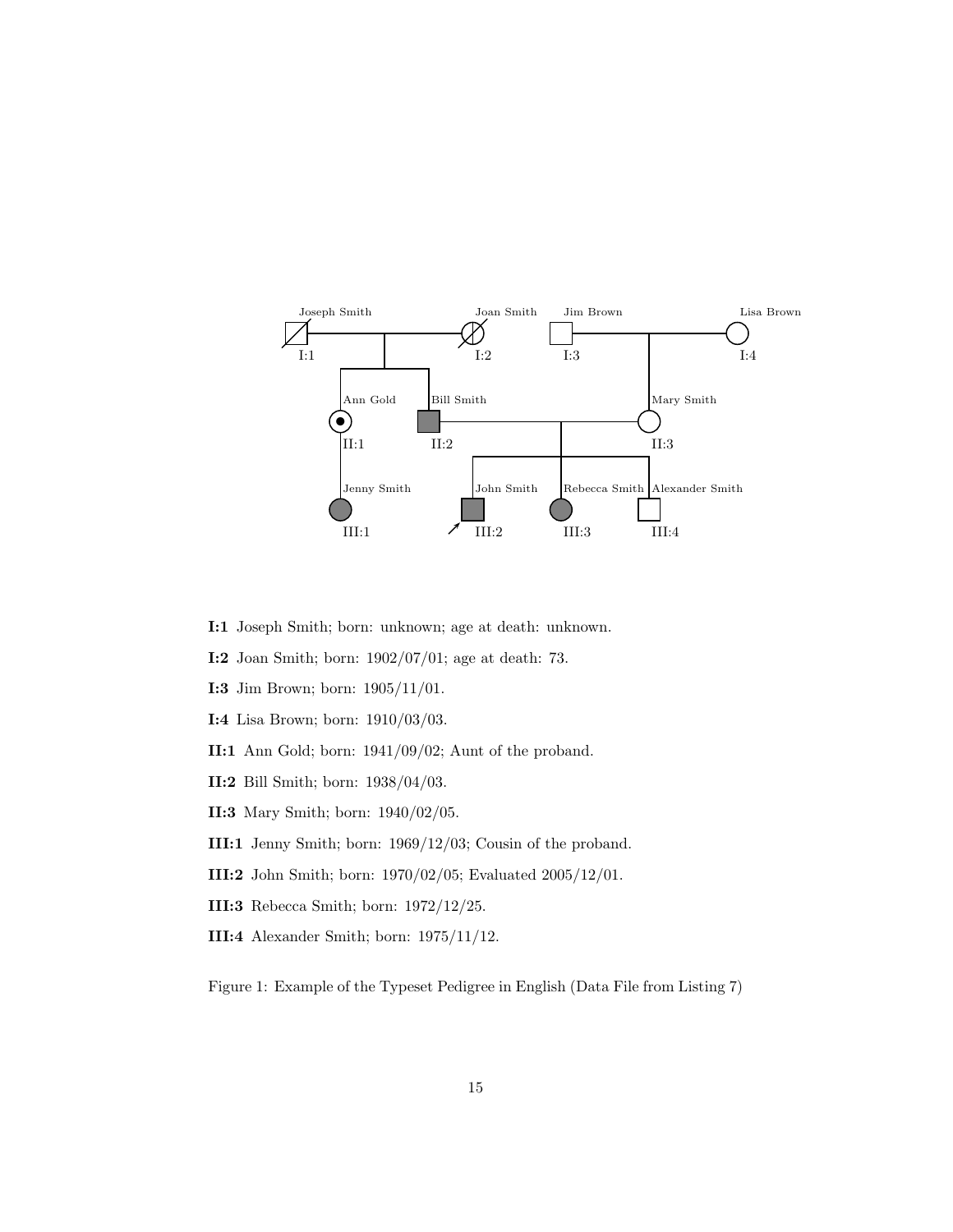

I:1 Иванов Петр Ильич; род. неизв.; ум. в возр. неизв..

I:2 Иванова Любовь Ивановна; род. 1935/12/01; ум. в возр. 70.

II:1 Иванов Сергей Петрович; род. 1965/08/06.

II:2 Иванова Анна Петровна; род. 1968/05/05.

III:1 Иванов Иван Сергеевич; род. 1990/12/01; Генетич. иссл. 2005/12/08.

III:2 Иванова Дарья Сергеевна; род. 1995/03/24; Генетич. иссл. 2005/12/08.

<span id="page-15-0"></span>Figure 2: Example of the Typeset Pedigree in Russian (Data File from Listing [7\)](#page-13-0)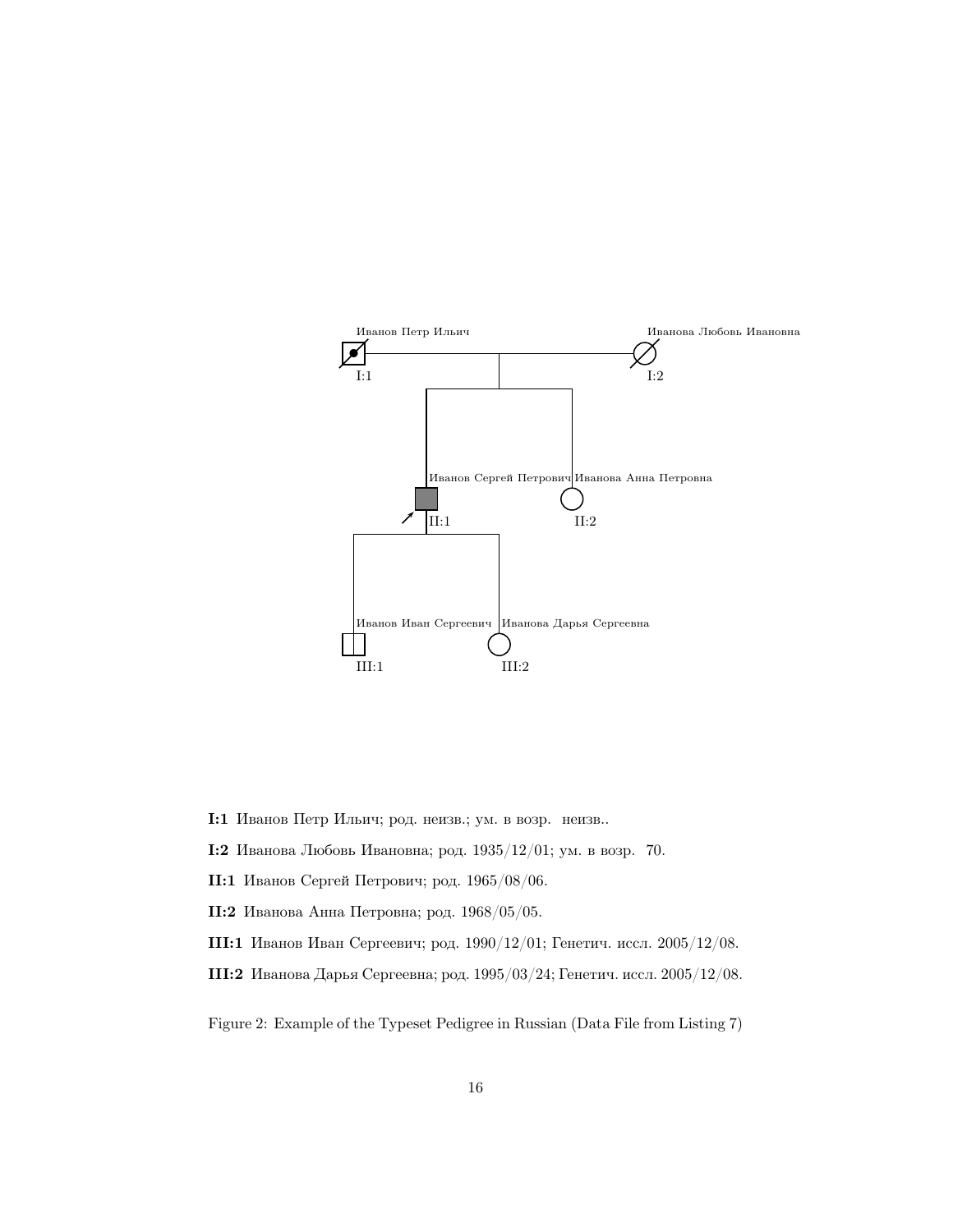<span id="page-16-0"></span>

| Id   Name | Sex                             | DoB      | DoD                            |       |                | Mother   Father   Proband   Twins   Type |                 |             |
|-----------|---------------------------------|----------|--------------------------------|-------|----------------|------------------------------------------|-----------------|-------------|
| FO   Adam | Imale                           | lunknown | lunknown                       |       |                |                                          |                 |             |
| AO ISam   | lmale                           |          | 1950.01.03 unknown             |       | l FO           |                                          | A1              | lqzygotic   |
| A1  John  |                                 |          | male   1950.01.03   2005.04.12 |       | l F0           |                                          | AO              | qzygotic    |
| A2 Jane   | female 1951.14.15               |          |                                |       |                |                                          |                 |             |
| B1   Jack | male   1975.05.06               |          |                                | l A2  | I A 1          |                                          | IB <sub>2</sub> | monozygotic |
| B2   Mike | Imale 11975.05.061              |          |                                | IA2   | IA1            |                                          | B1              | monozygotic |
| B3   Pam  | female 1973.11.01               |          |                                | 1 A 2 | IA1            |                                          |                 |             |
|           | $C1$  Jane  female 1998.12.04   |          |                                |       | l B1           |                                          | C2,C3           |             |
| C2 John   | male   1998.12.04               |          |                                |       | l B1           |                                          | C1,C3           |             |
|           | C3   George   male   1998.12.04 |          |                                |       | B <sub>1</sub> | ves                                      | C1, C2          |             |
| C4   Ann  | female 2003.02.04               |          |                                |       | B1             |                                          |                 |             |

Listing 8: Example of Data File with Twins



<span id="page-16-1"></span>Figure 3: Example of a Pedigree with Twins (Data File from Listing [8\)](#page-16-0)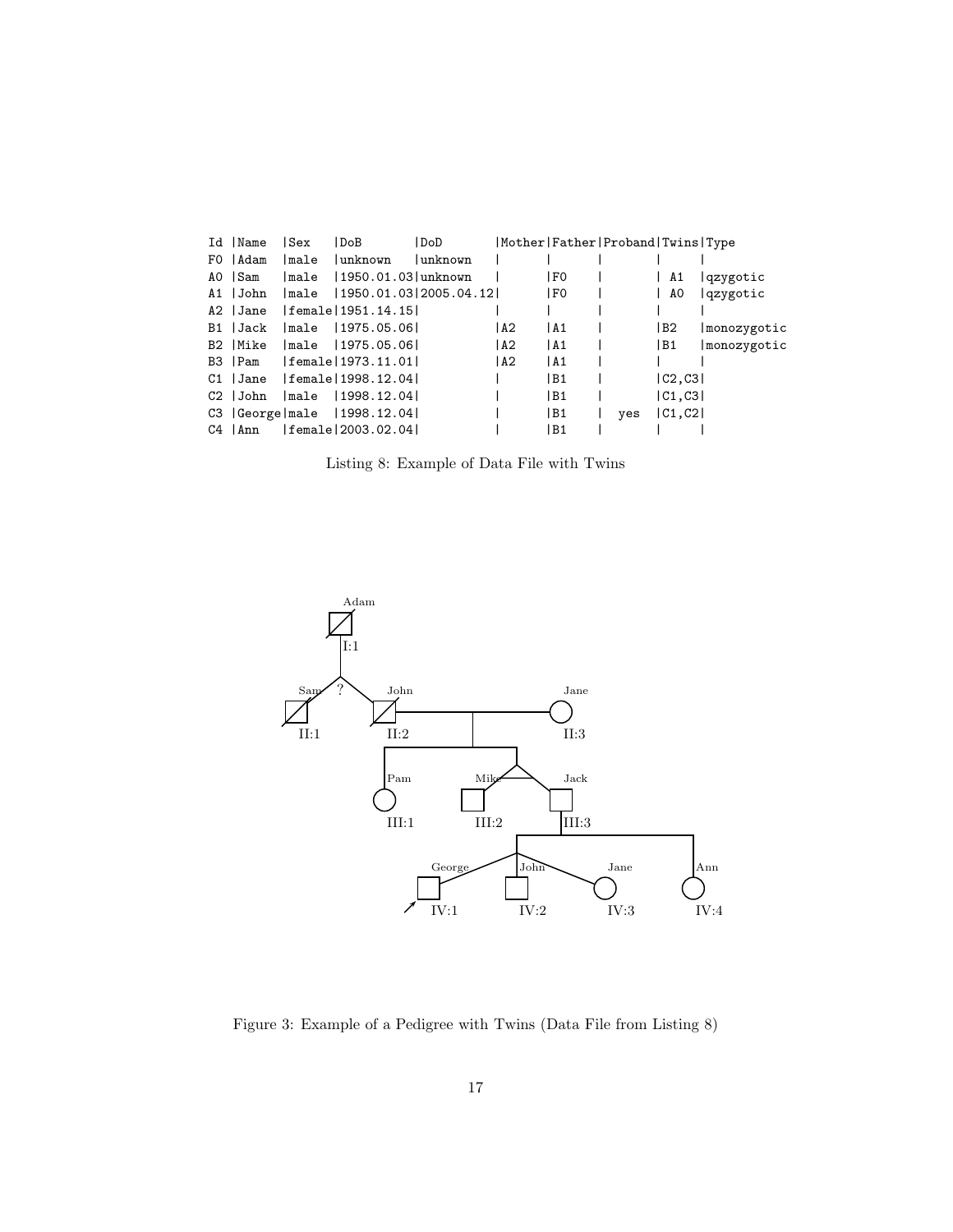<span id="page-17-0"></span>

| Id  Name                        | l Sex               | l DoB             | DoD |       |               | Mother Proband Condition Type |      |
|---------------------------------|---------------------|-------------------|-----|-------|---------------|-------------------------------|------|
| AO lAnn                         |                     | female 1970.06.15 |     |       | and the state | laffected                     |      |
| B1  #abortion female 1990.03.01 |                     |                   |     | 1 A O |               | affected                      |      |
| B2  #abortion male  2000.10.10  |                     |                   |     | I A O |               |                               | lsab |
| B3  John                        | $ _{\texttt{male}}$ | 12002.12.01       |     | 1 A O | <i>ves</i>    | affected                      |      |

Listing 9: Example of Data File with Abortions



- I:1 Ann; born: 1970.06.15.
- II:1 abortion; born: 1990.03.01.
- II:2 abortion; born: 2000.10.10.
- II:3 John; born: 2002.12.01.

<span id="page-17-1"></span>Figure 4: Example of a Pedigree with Abortions (Data File from Listing [9\)](#page-17-0)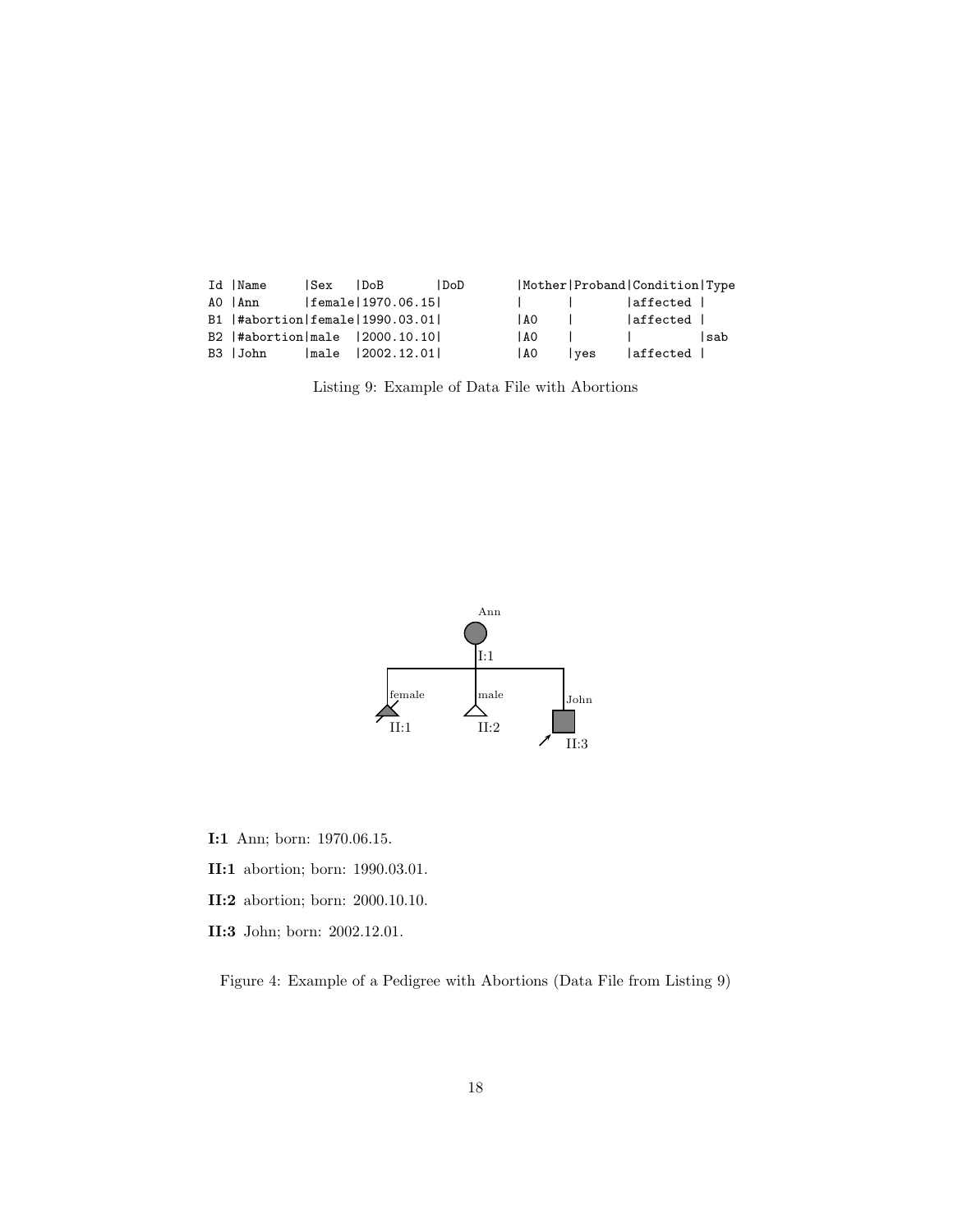<span id="page-18-1"></span>

| Id  Name              | ISex     |      |       | Mother Father Proband Type | <b>Comment</b>         |
|-----------------------|----------|------|-------|----------------------------|------------------------|
| AO   John             | lmale    |      |       |                            |                        |
| B1  James             | male     |      | I AO  |                            |                        |
| Bic #childless   male |          |      | B1    |                            | infertile   anospermia |
| B2 lAnn               | lfemalel |      | 1 A O | lves                       |                        |
| B2c #childless        |          | l B2 |       |                            |                        |

Listing 10: Example of Data File with Childlessness

- Father: The Id of the childless male. If both Mother and Father columns are not empty, the entry describes the union between the Father and Mother. Of only Mother or Father is not empty, the entry describes the state of the corresponding person.
- Type: This column might be either empty or have a keyword infertile. In the latter case the childlessness of the person or union is caused by a proven infertility.
- Comment: The vaule of this column is shown under the childlessness symbol on the chart. Put there a short description of the cause of childlessness, like anospermia or vasectomy.

An example of a pedigree with childlessness is shown on Listing [10](#page-18-1) and Figure [5.](#page-19-0)

#### <span id="page-18-0"></span>4.6 Ordering Siblings and Marriage Partners

The generations in pedigrees are ordered in vertical direction, from up do down. How should we order the people on the same generation, i.e. siblings and marriage partners?

<span id="page-18-2"></span>Usually two rules are used:

- 1. The siblings are ordered from the oldest on the left to the youngest to the right.
- 2. In marriage or other union the male is to the left, and the female is to the right.

However, the combination of these rules might lead to the situation when marriage lines intersect the parental lines. Therefore the rule [1](#page-18-2) is usually implicitly modified:

[1a](#page-18-2). The are ordered from the oldest on the left to the youngest to the right. However, if a sibling's marriage is shown on a pedigree, this sibling is always the rightmost (male) or the leftmost (female).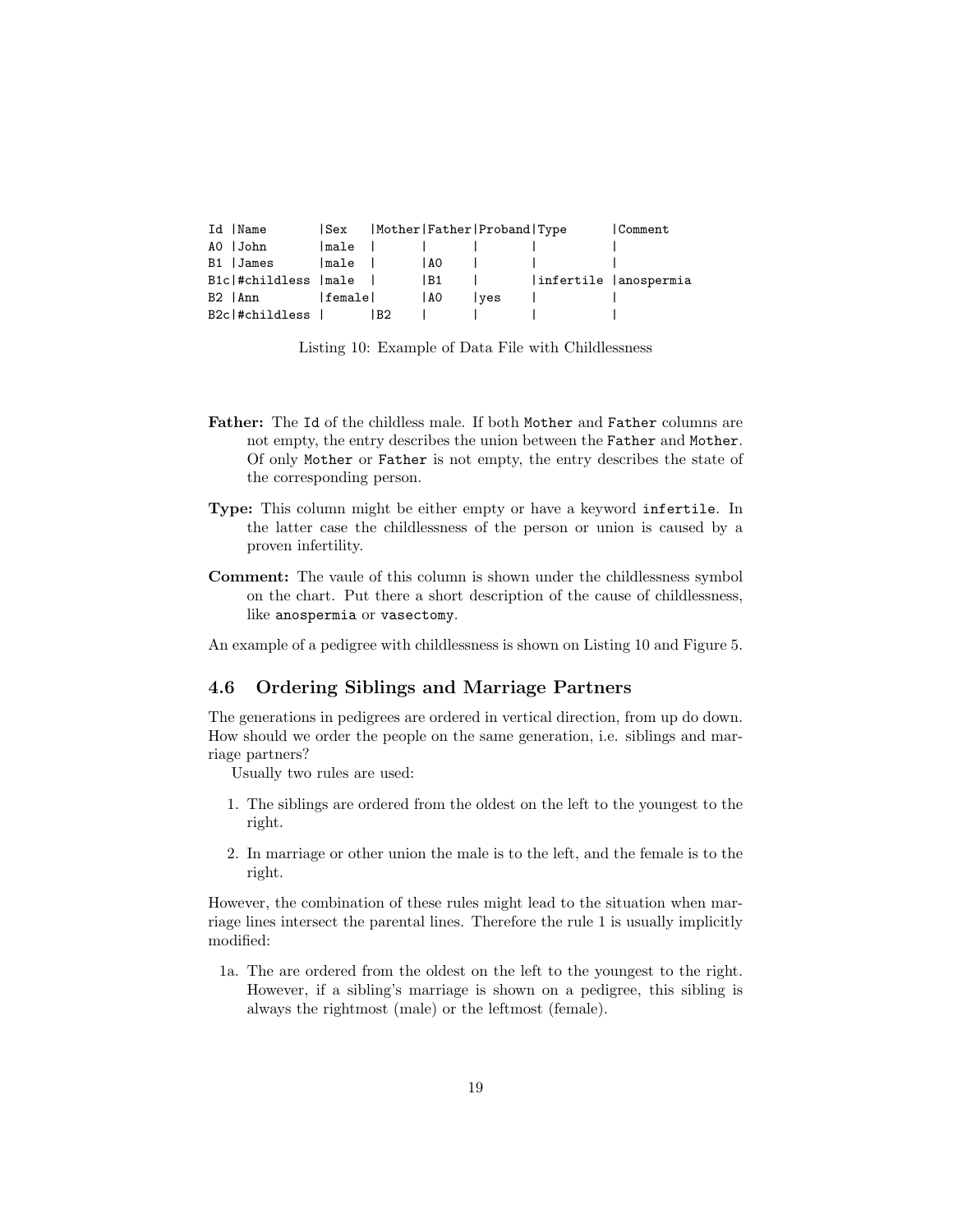

<span id="page-19-0"></span>Figure 5: Example of a Pedigree with Childlessness (Data File from Listing [10\)](#page-18-1)

The program follows these rules. It is enough to draw pedigrees in most cases. In particular, they always produce correct pedigrees if there is only one marriage shown. However, in complex cases these rules fail, as shown on Listing [11](#page-20-1) and Figure [6.](#page-21-0) It is possible to extend the rules above to account for these cases, however we chose another solution: to provide a facility for the manual intervention in the sorting and ordering algorithm. For this purpose a special column SortOrder is used. It can have positive numbers greater than 1 or negative numbers smaller than -1. If the value of this column is positive, the corresponding person is moved to the left when sorting siblings and to the right when sorting marriage partners. If it is negative, the opposite sorting rule is applied (see Section [7](#page-29-0) for more detailed discussion). Note that sibling sorting and marriage partners sorting must work in opposite directions, otherwise marriage lines intersect paternal lines.

Let us return to the pedigree on Listing [11.](#page-20-1) To improve Figure [6](#page-21-0) we can either move Peter to the right or Lucy to the left. The first solution is shown on Listing [12](#page-20-0) and Figure [7.](#page-22-0) The second is shown on Listing [13](#page-22-1) and Figure [8.](#page-23-0)

Of course sometimes a pedigree cannot be drawn without self-intersections with any sorting of siblings. An example of such pedigree is shown on Listing [14](#page-23-1) and Figure [9.](#page-24-0) Obviously no amount of shuffling the siblngs can help in his case.

If the program cannot avoid self-intersection of marriage lines and parental lines despite automatics sorting and manual intervention, as the last resort it creates a multi-segment marriage line, as shown on Figures [6](#page-21-0) and [9.](#page-24-0)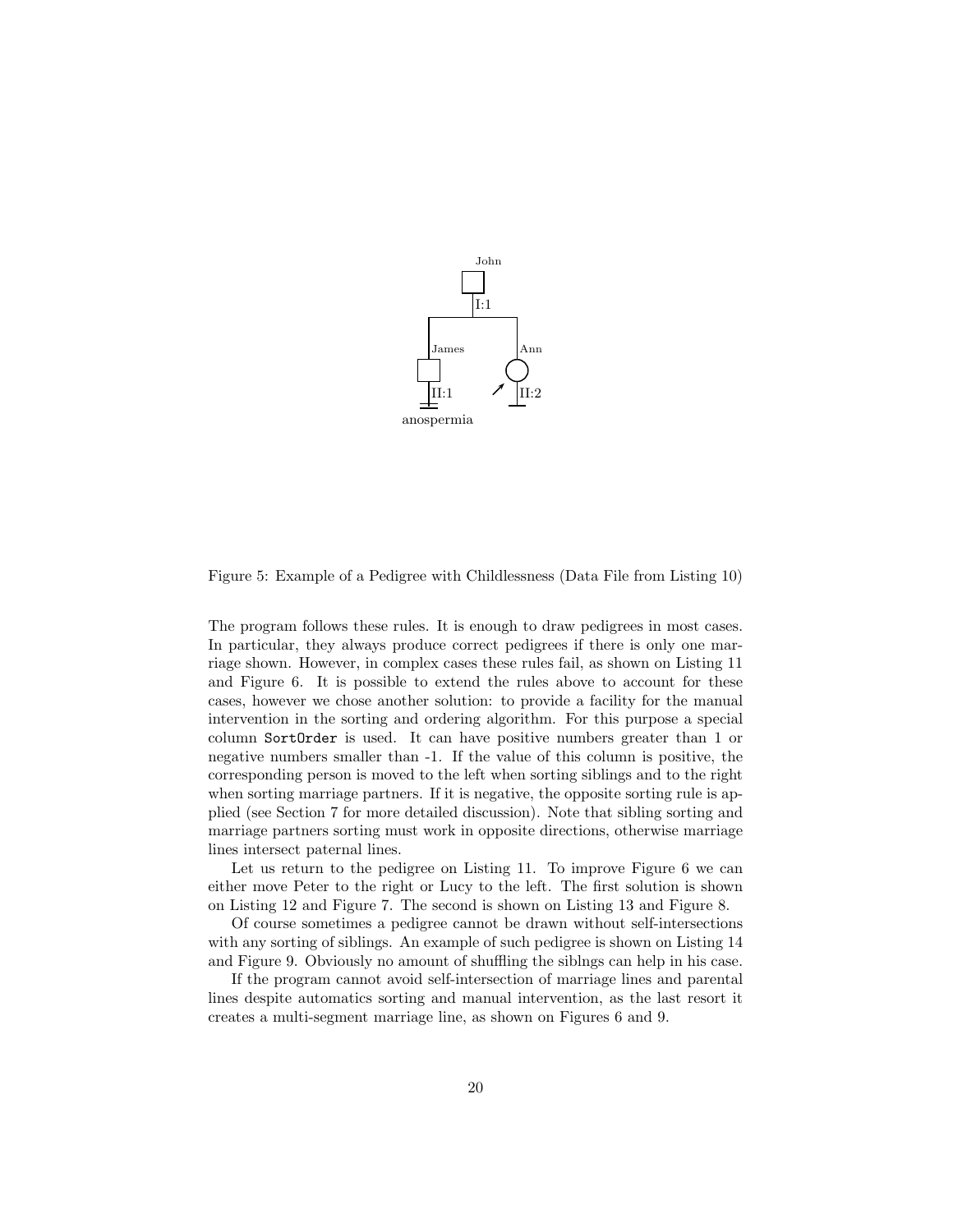<span id="page-20-1"></span>

| Id  Name   | Sex | $\mathsf{IDoB}$          |      | Father Mother Proband |
|------------|-----|--------------------------|------|-----------------------|
| AO   John  |     | male 11915.06.151        |      |                       |
| B1  Joan   |     | female   1940.03.02   AO |      |                       |
| B2 Jane    |     | female   1942.07.07   AO |      |                       |
| B3 IBill   |     | male 11944.12.011A0      |      |                       |
| B4   Peter |     | male 11941.05.01         |      |                       |
| C1   Jack  |     | male   1963.12.01   B4   | l B2 |                       |
| C2 Sam     |     | male  1961.08.26         | IB1  |                       |
| C3   Ann   |     | female 1965.11.12        | l B3 |                       |
| C4   Lucy  |     | female 1965.12.11        |      |                       |
| D1   Mark  |     | male 11989.06.211C1      | IC4  | ves                   |
| D2 Dina    |     | female   1991.12.02   C1 | lC4  |                       |

Listing 11: A Data File with a Sorting Problem

<span id="page-20-0"></span>

| Id  Name    | Sex | l DoB                    |                 |      | Father Mother Proband SortOrder |
|-------------|-----|--------------------------|-----------------|------|---------------------------------|
| AO John     |     | male  1915.06.15         |                 |      |                                 |
| B1   Joan   |     | female   1940.03.02   AO |                 |      |                                 |
| B2 Jane     |     | female11942.07.071A0     |                 |      |                                 |
| B3  Bill    |     | male 11944.12.01 AO      |                 |      |                                 |
| B4   Peter  |     | male  1941.05.01         |                 |      | 3                               |
| C1   Jack   |     | male  1963.12.01 B4      | IB2             |      |                                 |
| C2 Sam      |     | male  1961.08.26         | IB1             |      |                                 |
| C3   Ann    |     | female   1965.11.12      | IB <sub>3</sub> |      |                                 |
| $C4$   Lucy |     | female   1965.12.11      |                 |      |                                 |
| D1   Mark   |     | lmale 11989.06.21 C1     | <sub>C4</sub>   | lves |                                 |
| D2 Dina     |     | female   1991.12.02   C1 | IC4             |      |                                 |

Listing 12: First Solution to the Problem in Listing [11](#page-20-1)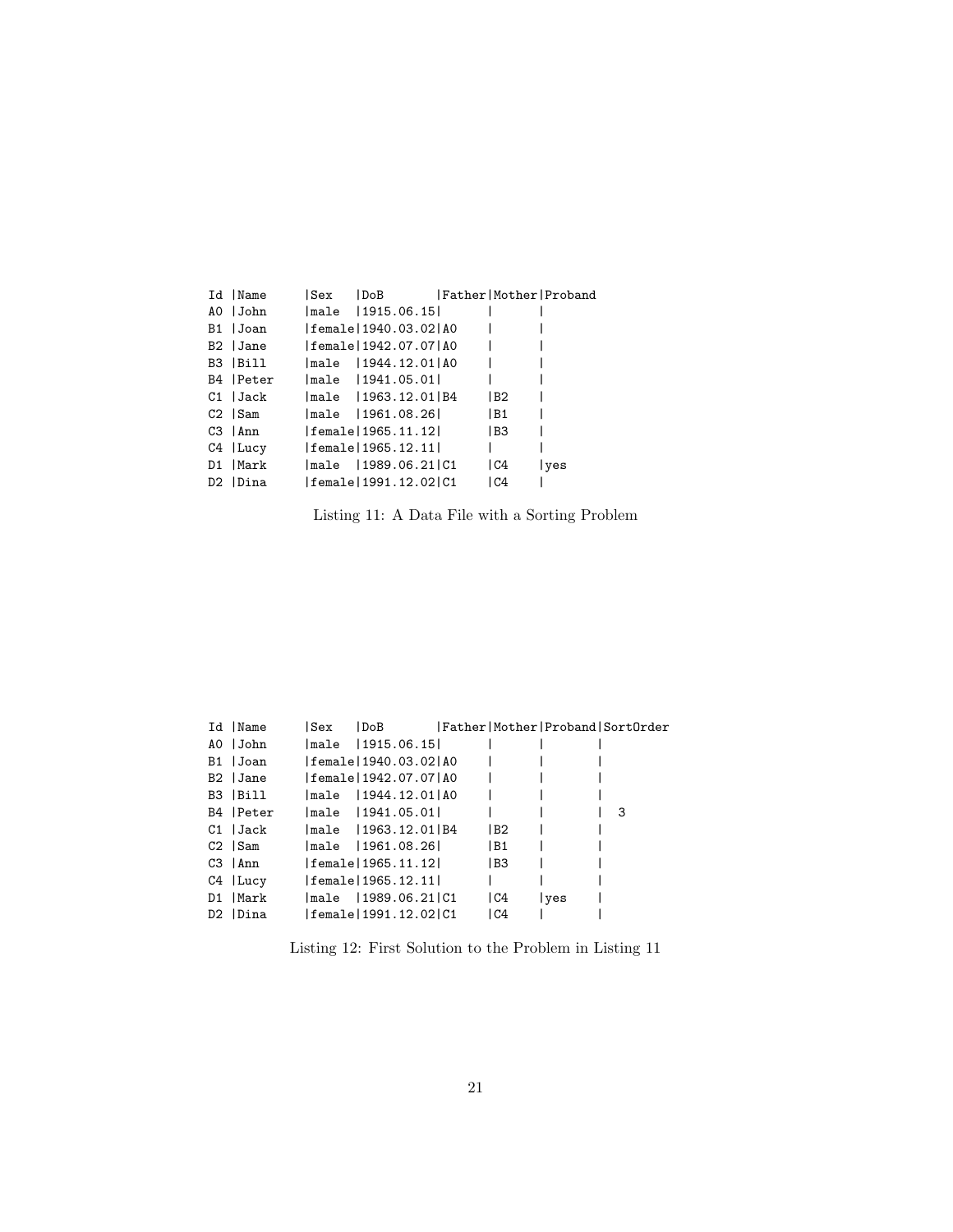

<span id="page-21-0"></span>Figure 6: Pedigree from Listing [12](#page-20-0)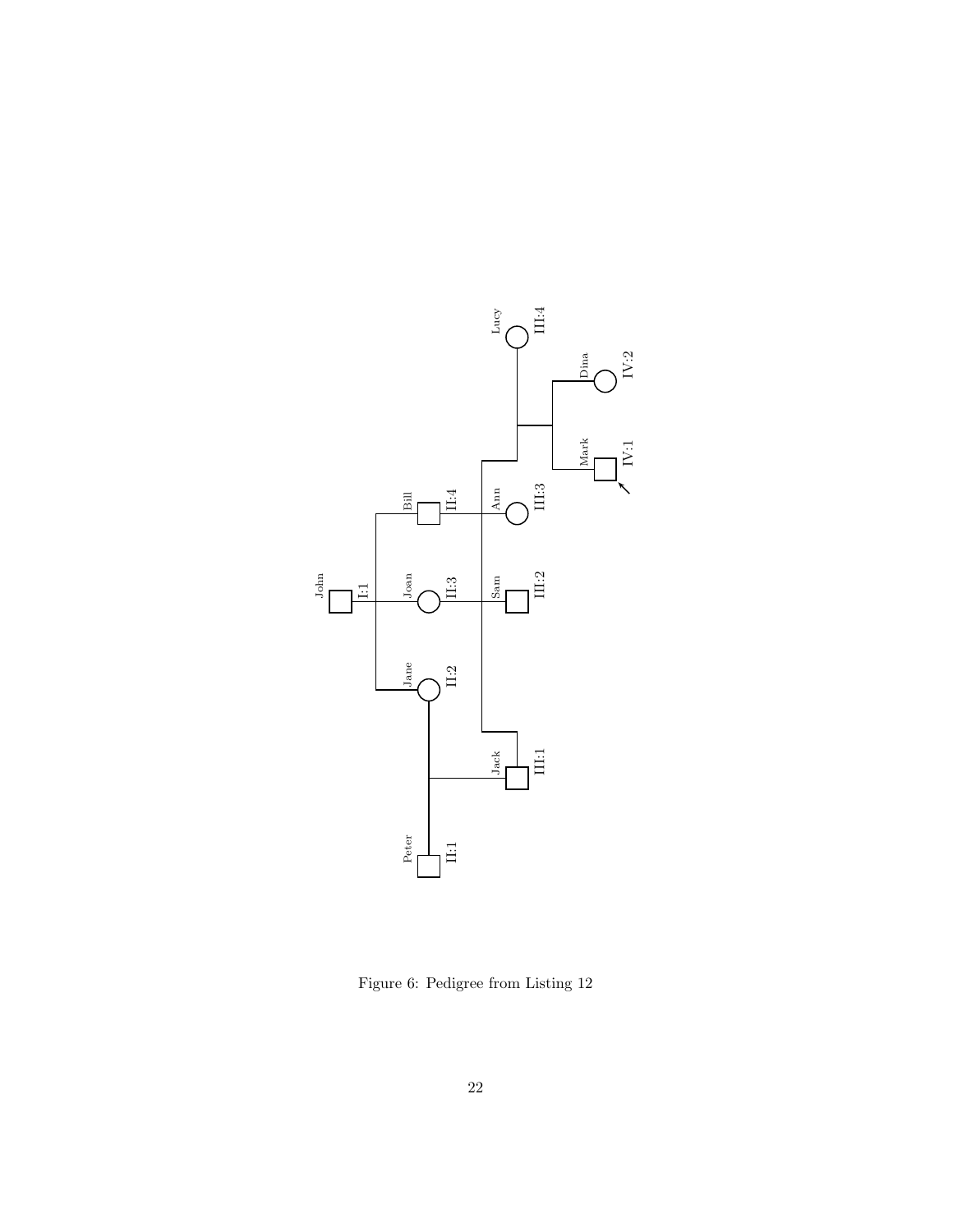

<span id="page-22-0"></span>Figure 7: Pedigree from Listing [12](#page-20-0)

<span id="page-22-1"></span>

| Id  Name   | Sex | l DoB                    |               |      | Father Mother Proband SortOrder |
|------------|-----|--------------------------|---------------|------|---------------------------------|
| AO IJohn   |     | male 11915.06.151        |               |      |                                 |
| B1  Joan   |     | female   1940.03.02   AO |               |      |                                 |
| B2 Jane    |     | female1942.07.071A0      |               |      |                                 |
| B3  Bill   |     | male 11944.12.011A0      |               |      |                                 |
| B4   Peter |     | male 11941.05.011        |               |      |                                 |
| C1  Jack   |     | male   1963.12.01   B4   | IB2           |      |                                 |
| C2 ISam    |     | male 1961.08.261         | IB1           |      |                                 |
| C3 lAnn    |     | female 1965.11.12        | IB3           |      |                                 |
| C4 Lucy    |     | female 1965.12.11        |               |      | -3                              |
| D1  Mark   |     | male 11989.06.211C1      | <sub>C4</sub> | lves |                                 |
| D2   Dina  |     | female   1991.12.02   C1 | IC4           |      |                                 |

Listing 13: Second Solution to the Problem in Listing [11](#page-20-1)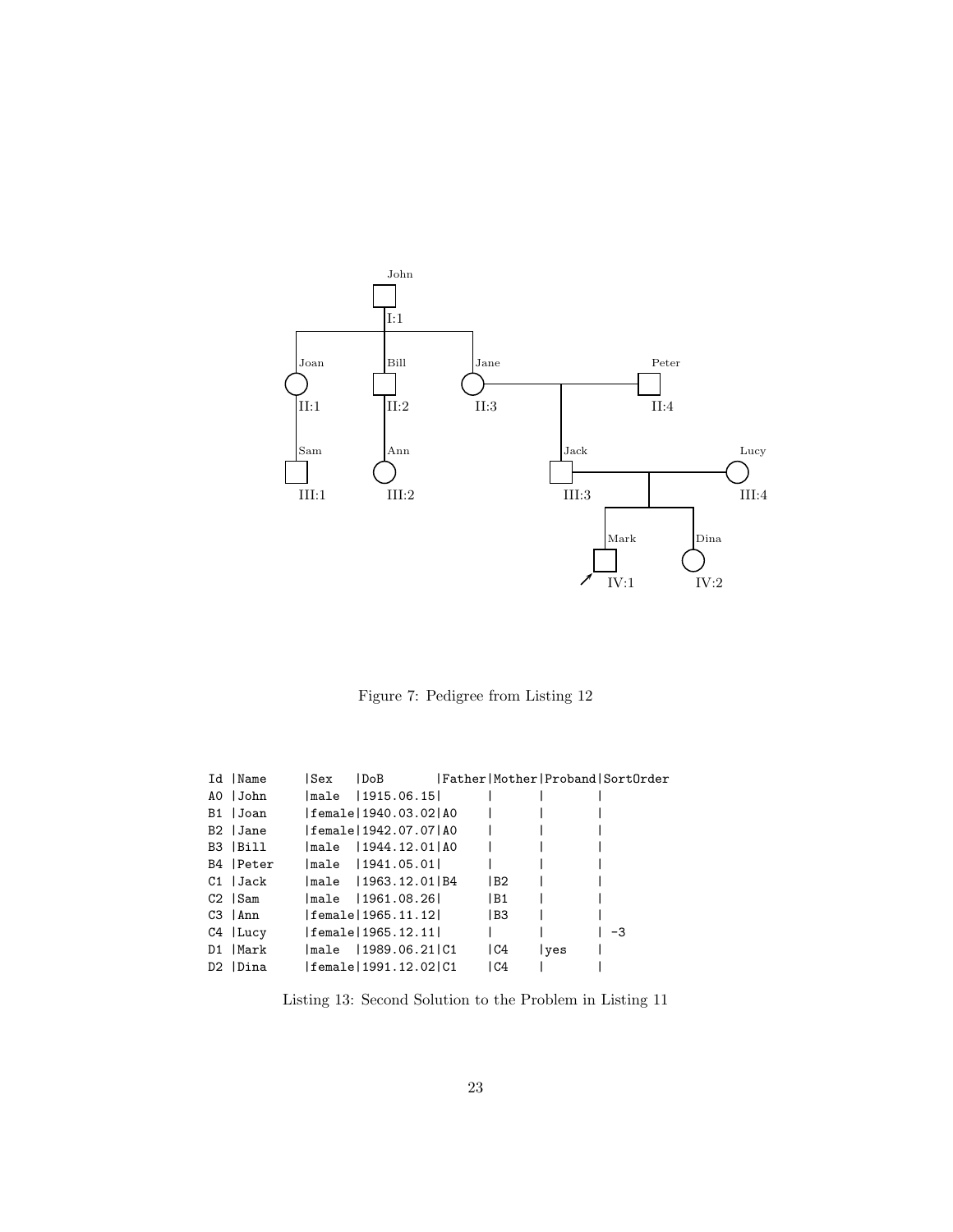

<span id="page-23-0"></span>Figure 8: Pedigree from Listing [13](#page-22-1)

<span id="page-23-1"></span>

| Id   Name | Sex | $\mathsf{IDoB}$          |      | Father Mother Proband |
|-----------|-----|--------------------------|------|-----------------------|
| AO IJohn  |     | male 11915.06.151        |      |                       |
| B1 ISam   |     | male 1935.12.041A0       |      |                       |
| B2 lAnn   |     | female   1937.03.02   AO |      |                       |
| C1  Paul  |     | male 11952.10.031B1      |      |                       |
| F1 Scott  |     | lmale 11912.02.011       |      |                       |
| G1 Simon  |     | male 11934.09.17 F1      |      |                       |
| G2  Sarah |     | female 1936.12.19 F1     |      |                       |
| H1  Lola  |     | female   1960.04.13 G2   |      |                       |
| K1  Jim   |     | $lmale$ $1962.11.05 G1$  | l B2 |                       |
| M1  Jane  |     | female   1917.02.13      |      |                       |
| P1 Simon  |     | male 11935.10.041        | M1   |                       |
| R1 Pam    |     | female   1964.02.05   P1 |      |                       |
| X1 James  |     | lmale 11988.07.121K1     | IR1  | lves                  |

Listing 14: A Pedigree with Unavoidable Self-Intersections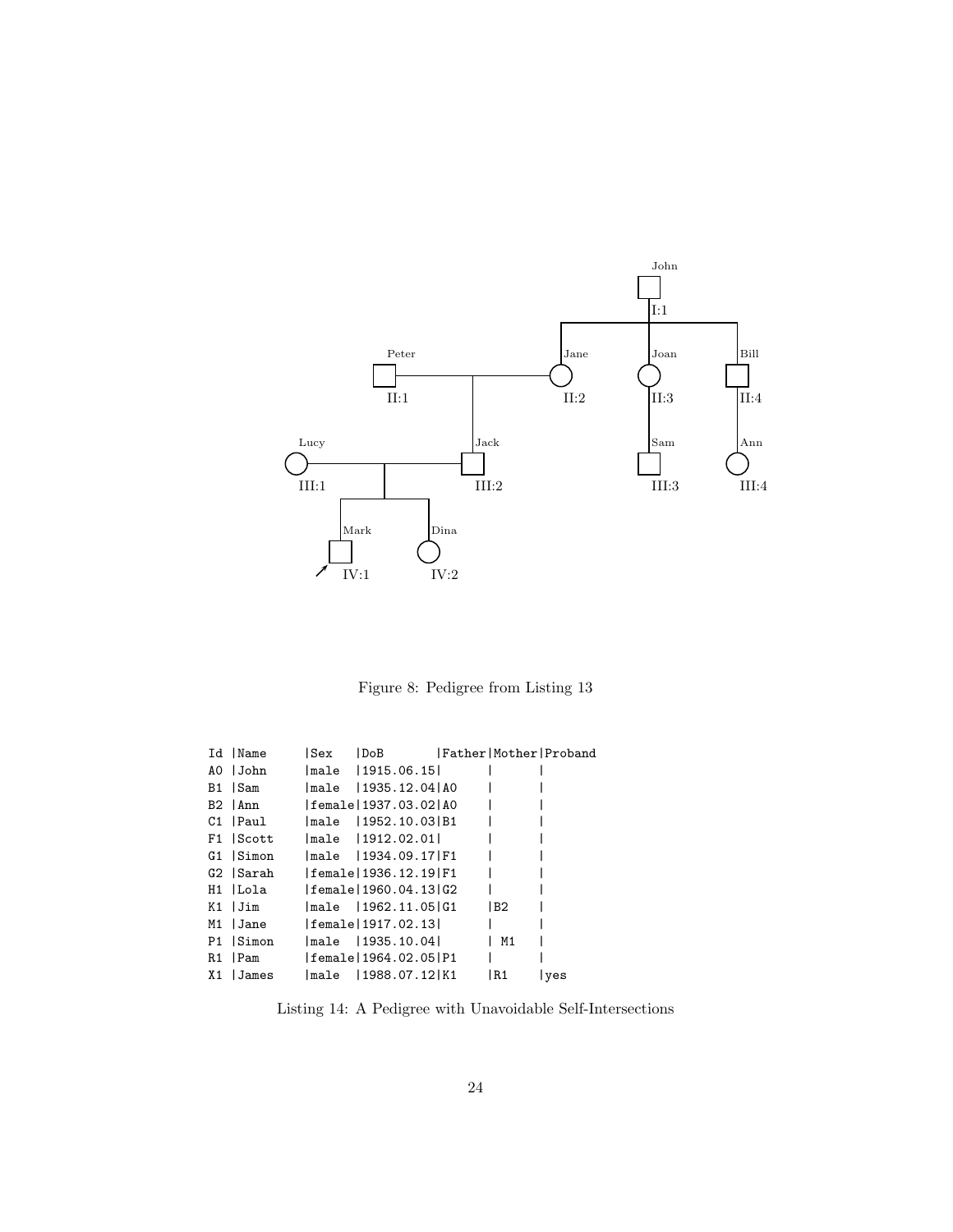

<span id="page-24-0"></span>Figure 9: Pedigree from Listing [14](#page-23-1)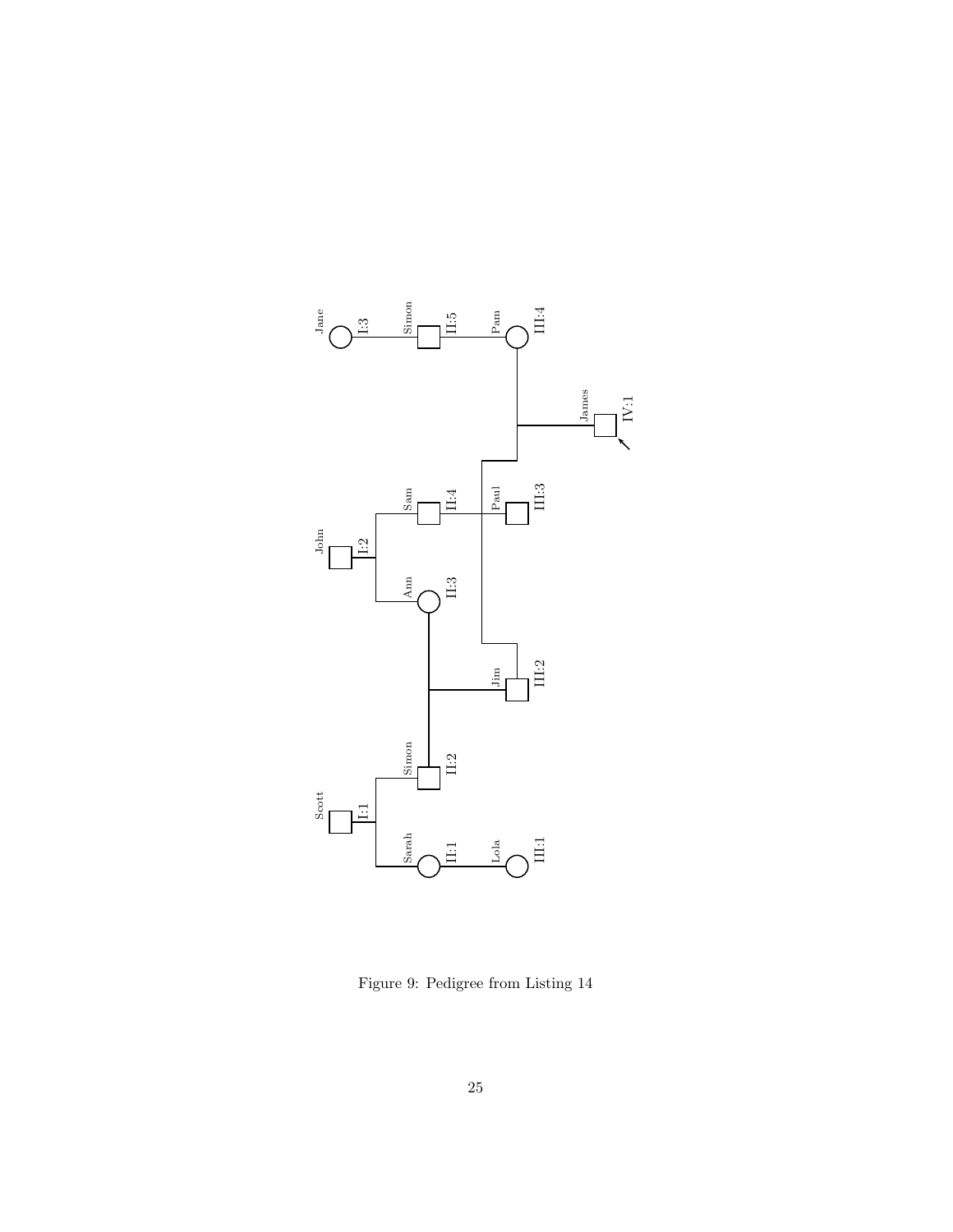<span id="page-25-2"></span>

| Id   Name              | l Sex          |    |                 | Father Mother Proband DoB |             |
|------------------------|----------------|----|-----------------|---------------------------|-------------|
| AO Jane                | female         |    |                 |                           | 1908.12.12  |
| B1  John               | male           |    | 1 A O           |                           | 1936.12.15  |
| B2   Ann               | <b>lfemale</b> |    | AO              |                           | 1934.04.17  |
| B3   Samantha   female |                |    | IAO             | $\mathbf{1}$              | 1932.12.03  |
| B4   Nancy             | female         |    | AO              |                           | 1928.01.05  |
| C1   Mary              | female         |    | IB <sub>2</sub> | yes                       | 1955.08.26  |
| $C2$   $Paul$          | lmale l        |    | IB <sub>3</sub> |                           | 1964.05.07  |
| C3   Jane              | lfemalel       |    | IB4             | $\mathbf{L}$              | 1950.11.03  |
| D1   Jack              | lmale          | B1 | C1              |                           | 1975.07.01  |
| D2   Laura             | female C2      |    | l C3            |                           | 11974.09.05 |

Listing 15: A Pedigree with Consanguinic Unions

#### <span id="page-25-0"></span>4.7 Consanguinic Unions

Consanguinic unions present a technical problem for the program (see the discussion in Section [8\)](#page-30-0). Therefore the support of consanguinicity is experimental for this release.

There is a number of limitations for consanguinic unions in the data file at present. First, the consanguinic unions should not in the direct lineage of the proband or the person from which the pedigree starts. In many cases this limitation can eliminated by using -s option (see Section [4.1\)](#page-9-1) to choose a different starting point for the pedigree. Second, the children of consanguinic unions might appear not centerd on the charts. An example of a pedigree with consanguinic marriages is shown on Listing [15,](#page-25-2) and the corresponding chart is shown on Figure [10.](#page-26-0) The drawbacks of the program are evident from the positions of Laura nad Jack on these charts.

#### <span id="page-25-1"></span>4.8 Language-Dependent Keywords

At present the program pedigree can work with English and Russian languages. As discussed in Section [3.5,](#page-7-0) the language options chooses both the languages of input and output files. It is easy to add new languages to the scheme by expanding the library Pedigree::Language.pm in the distribution.

The English language is the default. Moreover, if the Russian option is chosen, English keywords are still recognized in the input file.

The English and Russian keywords are listed in Table [1.](#page-27-0) Note that some keywords have variants; they are listed in the table as well.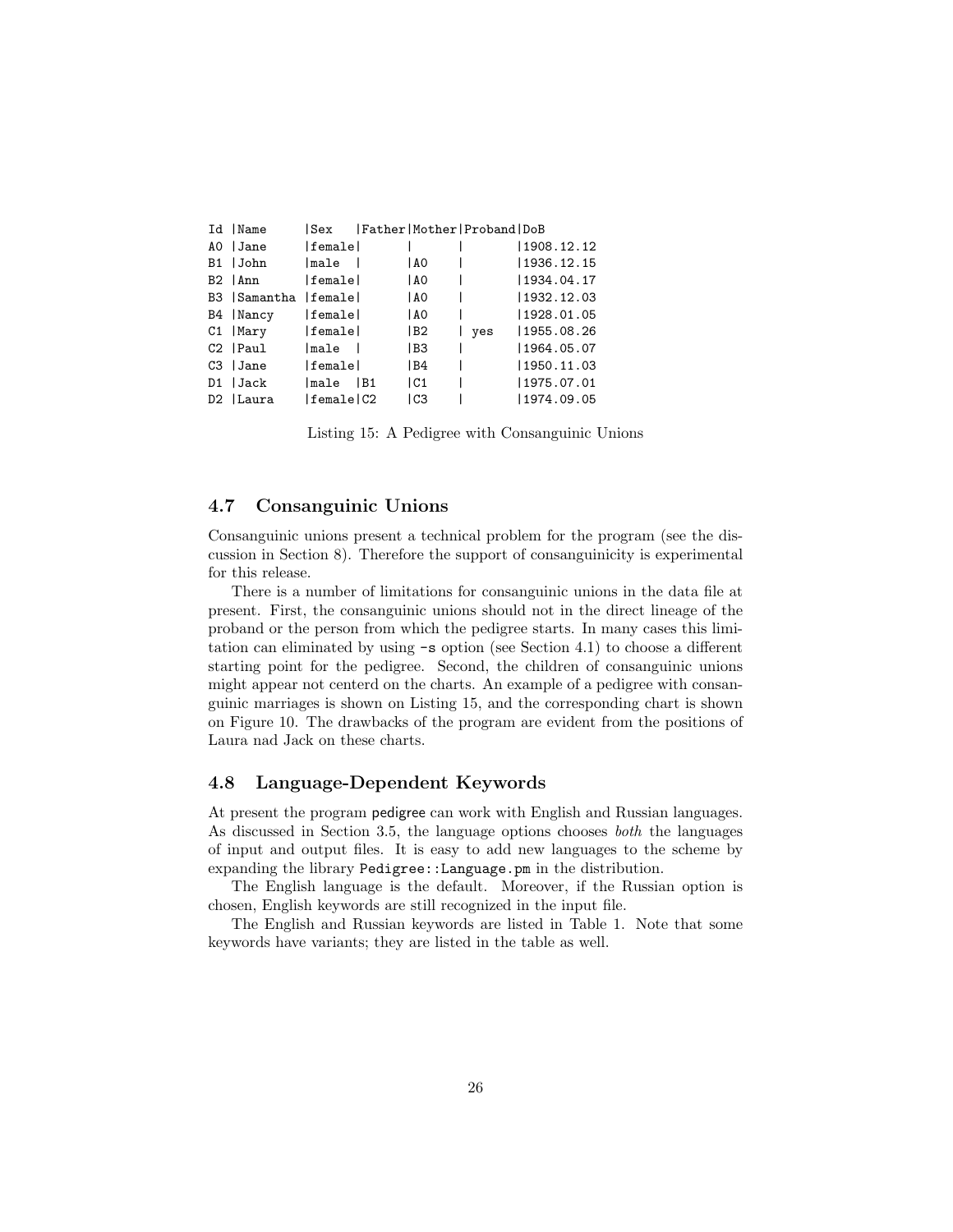

<span id="page-26-0"></span>Figure 10: Pedigree from Listing [15](#page-25-2)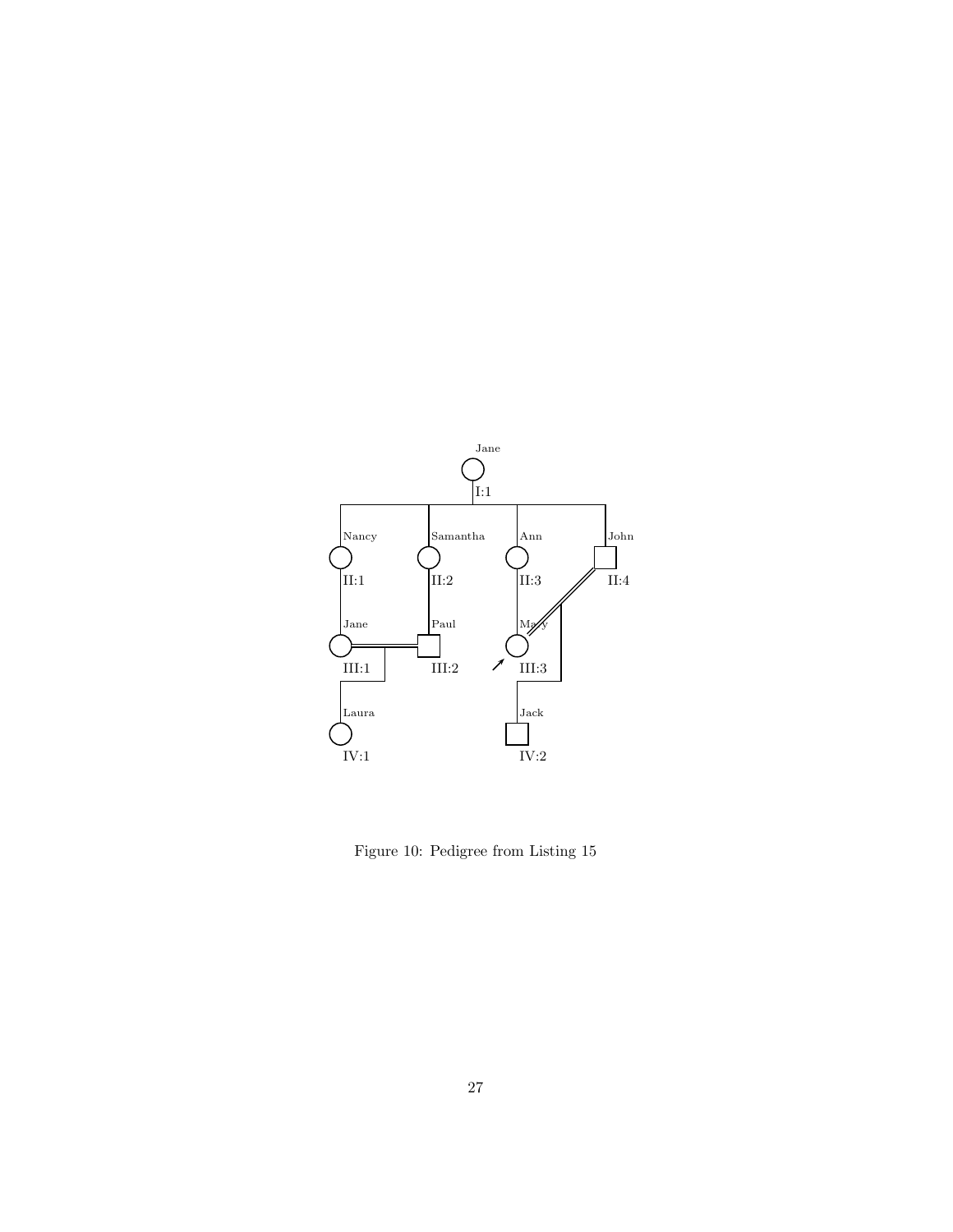| English keyword           | English variants | Russian keywords               |  |  |  |  |  |
|---------------------------|------------------|--------------------------------|--|--|--|--|--|
| <b>Field Names</b>        |                  |                                |  |  |  |  |  |
| Id                        |                  | Идент                          |  |  |  |  |  |
| Name                      |                  | ФИО                            |  |  |  |  |  |
| Sex                       |                  | Пол                            |  |  |  |  |  |
| DoB                       |                  | Рожд                           |  |  |  |  |  |
| DoD                       |                  | V <sub>MP</sub>                |  |  |  |  |  |
| Mother                    |                  | Мать                           |  |  |  |  |  |
| Father                    |                  | Отец                           |  |  |  |  |  |
| Proband                   |                  | Пробанд                        |  |  |  |  |  |
| Condition                 |                  | Состояние                      |  |  |  |  |  |
| Comment                   |                  | Комментарий                    |  |  |  |  |  |
| Type                      |                  | Тип                            |  |  |  |  |  |
| Twins                     |                  | Близнецы                       |  |  |  |  |  |
| SortOrder                 | Sort             | ПорядокСортировки, Сорт        |  |  |  |  |  |
| <b>Field Values</b>       |                  |                                |  |  |  |  |  |
| male                      |                  | муж, м                         |  |  |  |  |  |
| female                    |                  | жен, ж                         |  |  |  |  |  |
| unknown                   |                  | неизв, неизвестно              |  |  |  |  |  |
| yes                       |                  | да                             |  |  |  |  |  |
| no                        |                  | нет                            |  |  |  |  |  |
| normal                    |                  | норм, здоров                   |  |  |  |  |  |
| obligatory                | obligat          | облигат                        |  |  |  |  |  |
| asymptomatic              | asymp            | асимп                          |  |  |  |  |  |
| $\operatorname{affected}$ | affect           | больн, болен                   |  |  |  |  |  |
| infertile                 |                  | бесплодн                       |  |  |  |  |  |
| sab                       |                  | выкидыш                        |  |  |  |  |  |
| monozygotic               | monzygot         | монозиготн, монозиг, однояйцев |  |  |  |  |  |
| qzygotic                  | qzygot, ?        | $\overline{\cdot}$             |  |  |  |  |  |
| <b>Special Names</b>      |                  |                                |  |  |  |  |  |
| #abortion                 |                  | #аборт                         |  |  |  |  |  |
| #childless                |                  | #бездетн                       |  |  |  |  |  |

<span id="page-27-0"></span>

|  |  | Table 1: Keywords in Different Languages |  |
|--|--|------------------------------------------|--|
|--|--|------------------------------------------|--|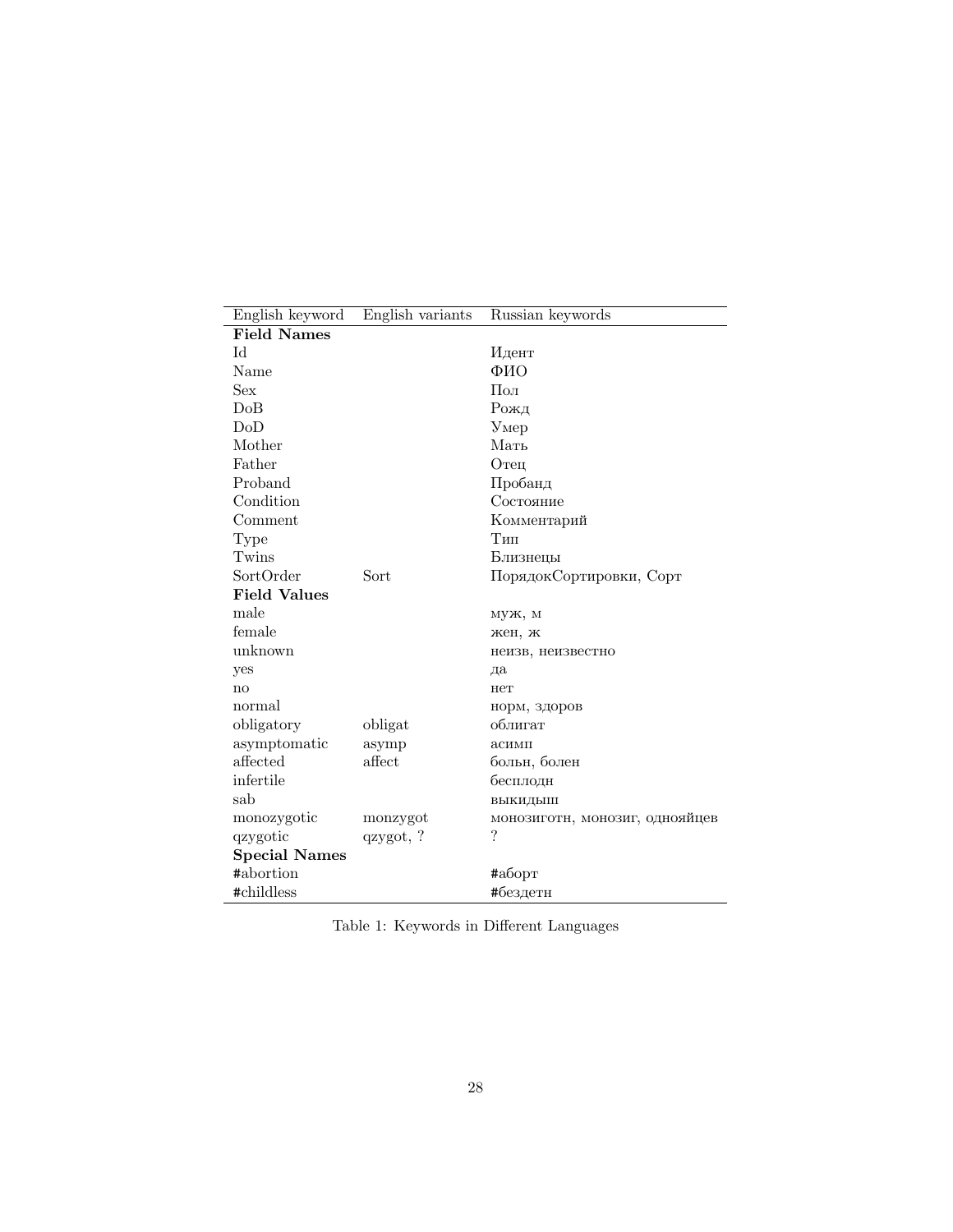# <span id="page-28-0"></span>Part II Algorithm Description

# <span id="page-28-1"></span>5 Introduction

This part is intended for advanced users and is not neccessary for runnuing the program.

The problem of nicely typesetting graphs is one of the classical problems in the Computer Science [\[4\]](#page-31-4). One of the earliest algorithms here is the classical algorithm for layered rooted trees by Reingold and Tilford [\[4,](#page-31-4) § 3.1]. This algorithm was implemented by PSTricks [\[3\]](#page-31-3). However, many pedigrees are not trees [\[2\]](#page-31-2). If we consider a subset of pedigrees where inbreeding is absent, the pedigrees become trees. However, even in this case the the tree is not necessary layered, as can be seen from Figure [1.](#page-14-0) Therefore a new approach generalizing Reingold-Tilford algorithm is necessary. This approach is based on the analysis of the structure of pedigrees and is sketched in the remainder of this manual.

### <span id="page-28-2"></span>6 Main Algorithm

A pedigree consists of nodes (vertices), connected by lines (edges). If there is no inbreeding, the graph is acyclic. There are two kinds of nodes in the graph: person nodes (squares and circles on Figures [1](#page-14-0) and [2\)](#page-15-0) and marriage nodes, which are nameless on the figures. We will use the notation "male spouse-female spouse" for such nodes, so the marriage nodes on Figure [1](#page-14-0) are I:1-I:2, I:3-I:4 and II:2-II:3. A node has a precedessor and children. A marriage node does not have a precedessor, but has *male spouse* and *female spouse* (it is customary to put male spouses to the left and female spouses to the right on pedigrees). Any node has a downward tree of its children, grandchildren etc. The downward tree may be empty.

Any node in an acyclic graph can be a root. However, in layered trees there is a special root: the one that has no precedessor. Similarly we will call a local root a node that has no predecessor. All marriage nodes are local roots. Some person nodes can be local roots as well.

Let us first discuss the case where cobnsanguinic marriages are absent. In this case a pedigree is a tree.

The proposed algorithm is recursive and starts from a local root. Strictly speaking, it can start from any local root, but medical pedigrees have a special person: proband, the person who was the first to be examined by genetic specialists (the proband is shown by an arrow drawn near the node on Figures [1](#page-14-0) and [2\)](#page-15-0). Therefore it makes sense to start from the local root which has proband in its downward tree.

If this local root is a person node, the pedigree is the layered tree, and Reingold-Tilford algorithm is sufficient. Therefore we should consider only the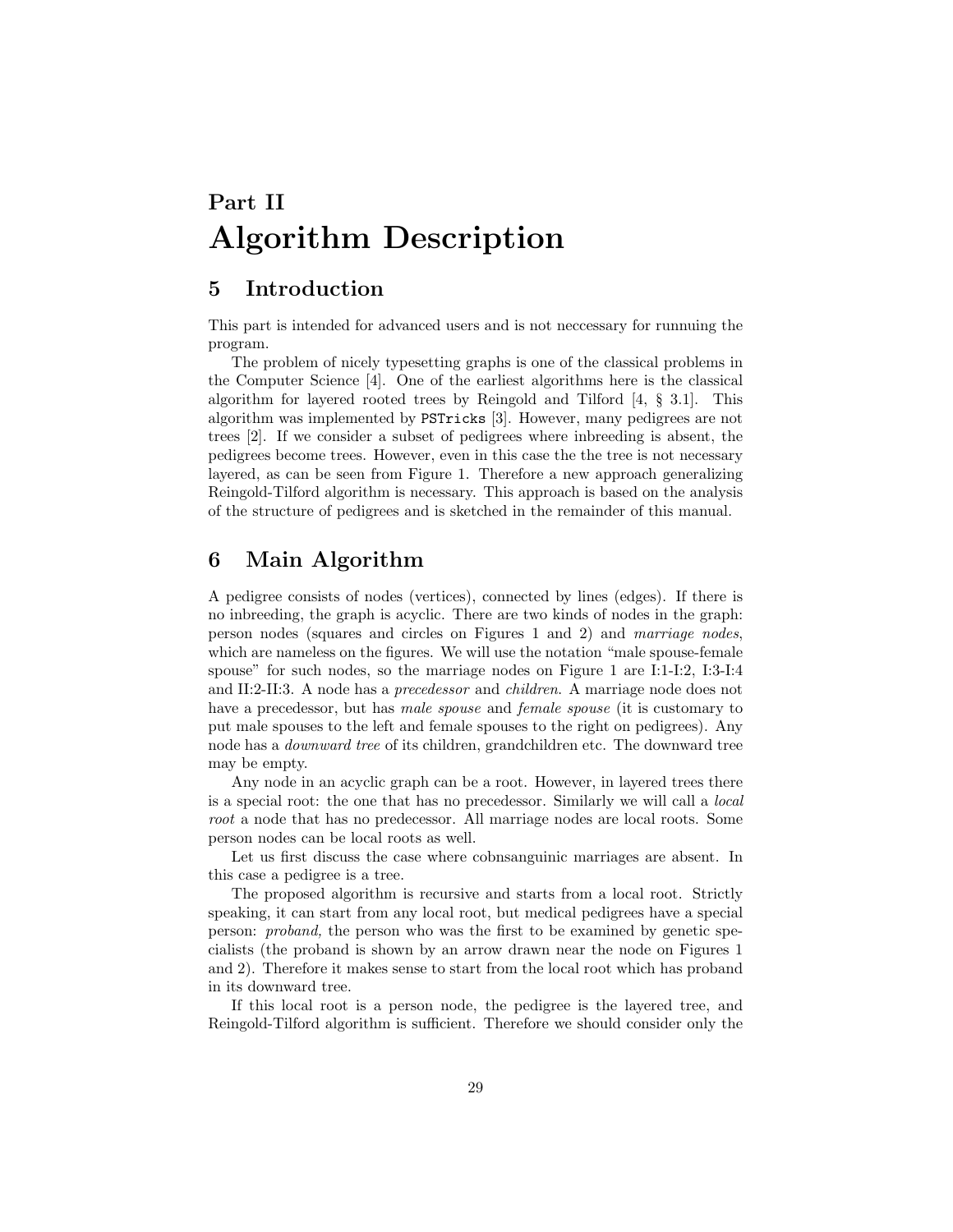

<span id="page-29-1"></span>Figure 11: Subpedigrees and Downward Tree

case when the local root is a marriage node. In this case we can typeset the downward tree using Reingold-Tilford algorithm. The spouses do not belong to this tree. However, each of them belongs to each own subpedigree. We will call them left subpedigree and right subpedigree. We recursively apply our algorithm to typeset left and right subpedigrees. Then we move the left subpedigree to the right and right subpedigree to the left as far as we can without intersection between them and the downward tree.

This process is shown on Figure [11.](#page-29-1) Obviously this algorithm converges and leads to typesetting the pedigree without intersections between the subtrees and subpedigrees.

# <span id="page-29-0"></span>7 Algorithm for Sorting Siblings and Marriage Partners

When we create a marriage node, we want to put the male to the left and the female to the right. When we then sort siblings, we want this male to be the rightmost, and the female to be the leftmost. To do so, we assign to each node the special quantity SortOrder. Initially all nodes have SortOrder equal to zero, unless specifically set by the user in the input file (see Section [4.6\)](#page-18-0). Then we use the following rules:

1. When creating the the marriage node: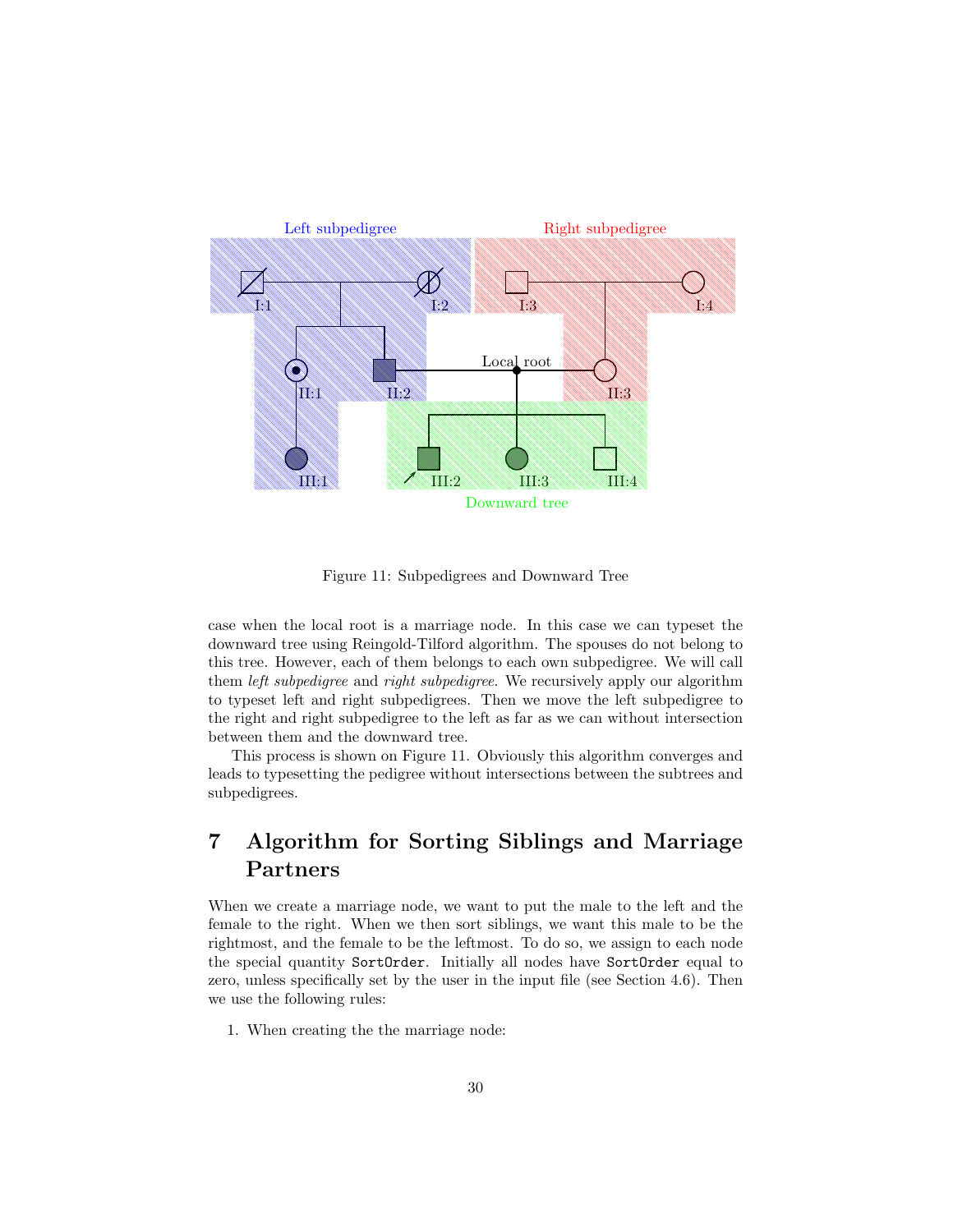- (a) If both spouses have equal SortOrder field, the male goes to the left, the female goes to the right.
- (b) Otherwise, the spouse with greater SortOrder goes to the left.
- (c) If SortOrder of a spouse is 0, we set it to 1 (the spouse on the left) or -1 (the spouse on the right).
- 2. When sorting siblings:
	- (a) The sibling with smaller SortOrder goes to the left.
	- (b) If both siblings have the same SortOrder, the oldest one goes to the left.

## <span id="page-30-0"></span>8 Modifications for Consangunic Unions

Consanguinic unions present a problem for the described algorithm, because pedigrees with them are no longer trees (see Figure [10\)](#page-26-0).

In this release of the program we use the following hack. The direct lineage of the proband (or, more generally, the starting node) may have both mothers and fathers in the pedigree because they share genes from the starting node. If any other person has both mother and father in the chart, his or her parents both shared their genes with the starting node. Therefore they formed a consanguinic union. In this case the children of this node appear in two subtrees: their mother's and their father's.

We delete them from one of the subtrees (the one with lower generation number), connect their parents with a double line (consanguinic union) and put the descent line from the middle of the union to them.

There are two problems with this hack (see Section [4.7\)](#page-25-0): the children of consanguinic unions are not centered on the diagaram, and the hack fails if the starting node itself is a descendant of a consanguinic union.

Probably the next releases will employ better algorithms for consanguinic unions.

# <span id="page-30-1"></span>9 Conclusion

The algorithm seems to be efficient and producing nicely typeset pedigrees. Since the input file format is simple, it may be used by the people without special skills in L<sup>AT</sup>EX. On the other hand, the TEX files produces are easy to understand and edit manually if the need arises.